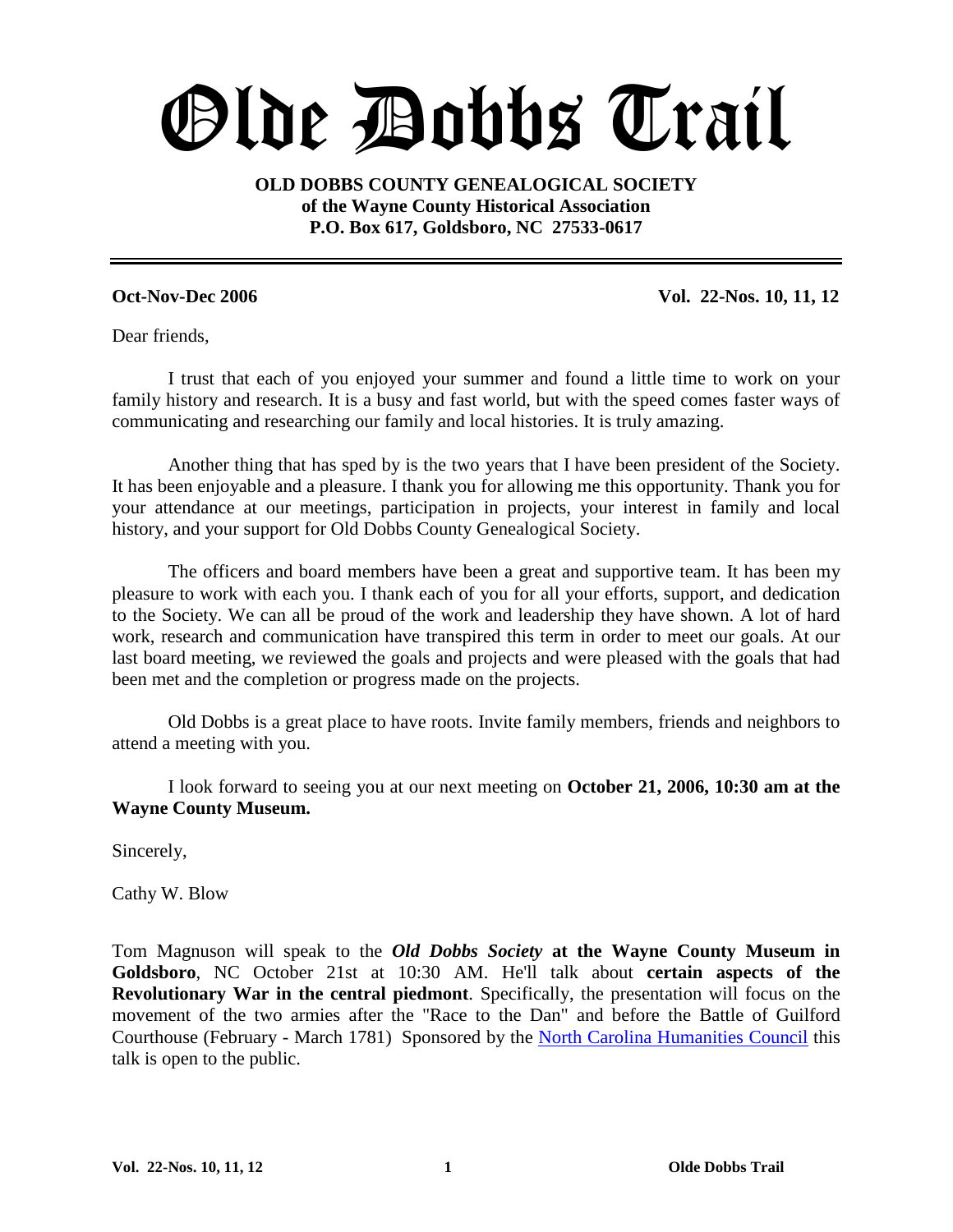#### **OLD DOBBS COUNTY GENEALOGICAL SOCIETY**

#### July 15, 2006

The Old Dobbs Genealogical Society met on Saturday, July 15, 2006 in the Weil Auditorium at the Wayne County Public Library in Goldsboro. Vice President Guy Potts called the meeting to order, welcomed the approximately 14 members and guests, and led us in the Pledge of Allegiance. Minutes from our last meeting were approved as written in the newsletter. The treasurer reported a balance of \$7,927.82.

For your convenience, e-mail addresses for all of the Old Dobbs officers are now listed at the end of the newsletter. If you have questions or would like to volunteer for one of our projects, you are encouraged to get in touch with any of us.

**Cemetery Books Committee** – Volume I is for sale. The cost is \$32.10 plus \$7.00 for shipping and handling. Books are available at the Wayne County Public Library and the Family History Center or you may contact any of the officers if you would like to purchase. CD's are also available. **Volume II** of Wayne County books **includes Stoney Creek, Pikeville, New Hope and Saulston townships** and is ready for mapping. We hope to have it ready to send to the publisher by October. If you would like to help with future books, please contact Cathy, Guy, or Barbara.

**Library Committee** – Rhonda reported that Wayne Community College Resource Center will be donating all of their genealogical records to the Wayne County Public Library. This will be a great addition to our Local History Collection and will make it easier for researchers to access these records.

**Nominating Committee** – There were no additional nominations for officers made from the floor. Our slate of officers for the next two years is as follows:

President - Guy Potts 1 2 nd Vice President - Lynn Johnson Corresponding Sec. - Cathy Blow Recording Sec. - Barbara Lancaster Treasurer - Lisa Corbett

1<sup>st</sup> Vice President - Stacey Jones

Voting will take place at the October meeting.

#### **Volunteer Opportunities**

1. Willowdale Cemetery has to be surveyed. This will be a monumental task. We need help. We will try to coordinate a day when as many people as possible can gather at Willowdale to start the survey. Please contact Cathy Blow, Guy Potts, Barbara Lancaster, Stacey Jones, or Elliott Futrell if you would like to help with this or any other cemetery.

2. Transcribe Revolutionary War pensions. Contact Jerome Tew or Cathy Blow.

Our own Rhonda Konig was the speaker for the meeting. She presented a very informative program on the "NC Live" genealogy and history database resources available through Wayne County Public Library website. She included helpful hints when accessing these sites and showed examples of what is available. Thank you, Rhonda, for all that you do.

**ATTENTION –**Our next meeting will be held at the **Wayne County Museum at 10:30 on October 21, 2006**. Our program will be presented by Tom Manguson, a NC Humanities speaker. Submitted by Barbara Lancaster, Recording Secretary.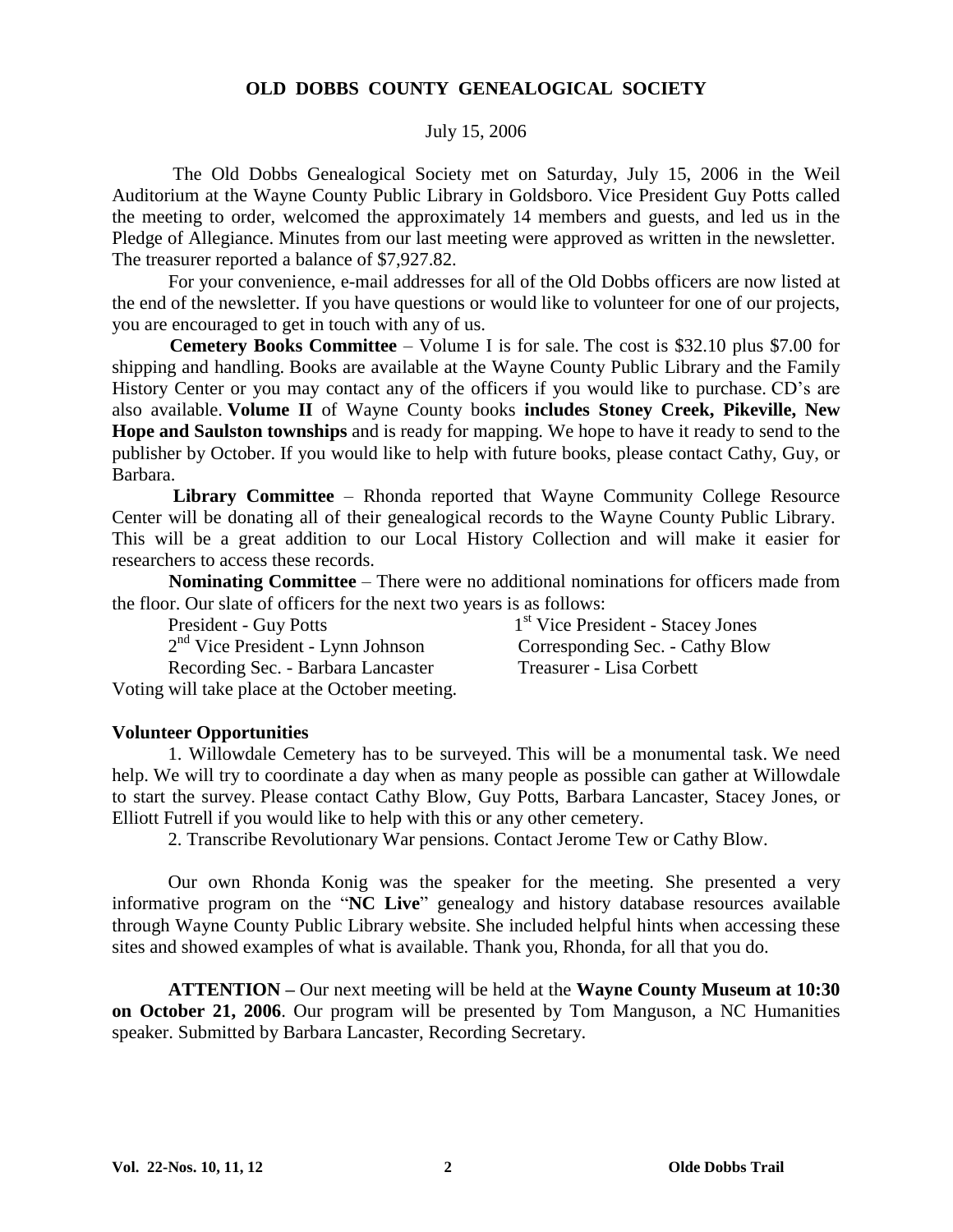#### **New Books in the Wayne County Library contributed by Rhonda Konig**

Adventurers of purse and person. **Virginia 1607-1624/5**. Fourth edition. Volume 2. Families G-P. Compiled and edited by John Frederick Dorman, C.G., F.A.S.G.

**Quakers in South Carolina**. Wateree and Cane Creek, Piney Grove and Charleston Meetings. The Rev. Silas Emmett Lucas, Jr. Editor.

Abstracts of **Pickens District, South Carolina**. Deed Book C-1 (1834-1838). Compiled and indexed by Linda G. Cheek.

**Slavery in North Carolina**. 1748-1775. Marvin L. Michale Kay and Lorin Lee Cary.

The Warriors. **Eastern Wayne High School** Alumni Directory. 2005.

**Free African Americans of Maryland and Delaware** from the colonial period to 1810. By Paul Heinegg.

Marriages of some **Virginia** residents 1607-1800. Volume III. Surnames T-Z. By Dorothy Ford Wulfeck.

**Free African Americans of North Carolina, Virginia and South Carolina** from the colonial period to about 1820. Volume II. Fifth Edition. By Paul Heinegg.

Twelve sermons by **Charles F. Deems**, D.D.

Memories and reflections **academic medicine**, 1936-2000. John B. Graham, MD.

A guide to the historic **architecture of eastern North Carolina**. Catherine W. Bishir and Michael T. Southern.

A history of the development of the **Presbyterian church** in North Carolina. Rev. D.I. Craig.

Adam's ribs. The success story of **Adam Scott the "barbeque king"** by Moses Roundtree.

**Eastern Cherokee Census**, Cherokee, NC, 1915-1922. Volume III: 1919-1920. Taken by Agent James E. Henderson. Transcribed by Jeff Bowen.

**Barbados and Scotland**, Links 1627-1877. By David Dobson.

Directory of **Scots** 1650-1775. By David Dobson.

The **Keowee Courier** 1849-1868. Edited by Colleen M. Elliot.

The **Quit Rents of Virginia** 1704. Compiled by Annie Laurie Wright Smith.

Tracing ancestors in **Barbados.** A Practical Guide. By Geraldine Lane.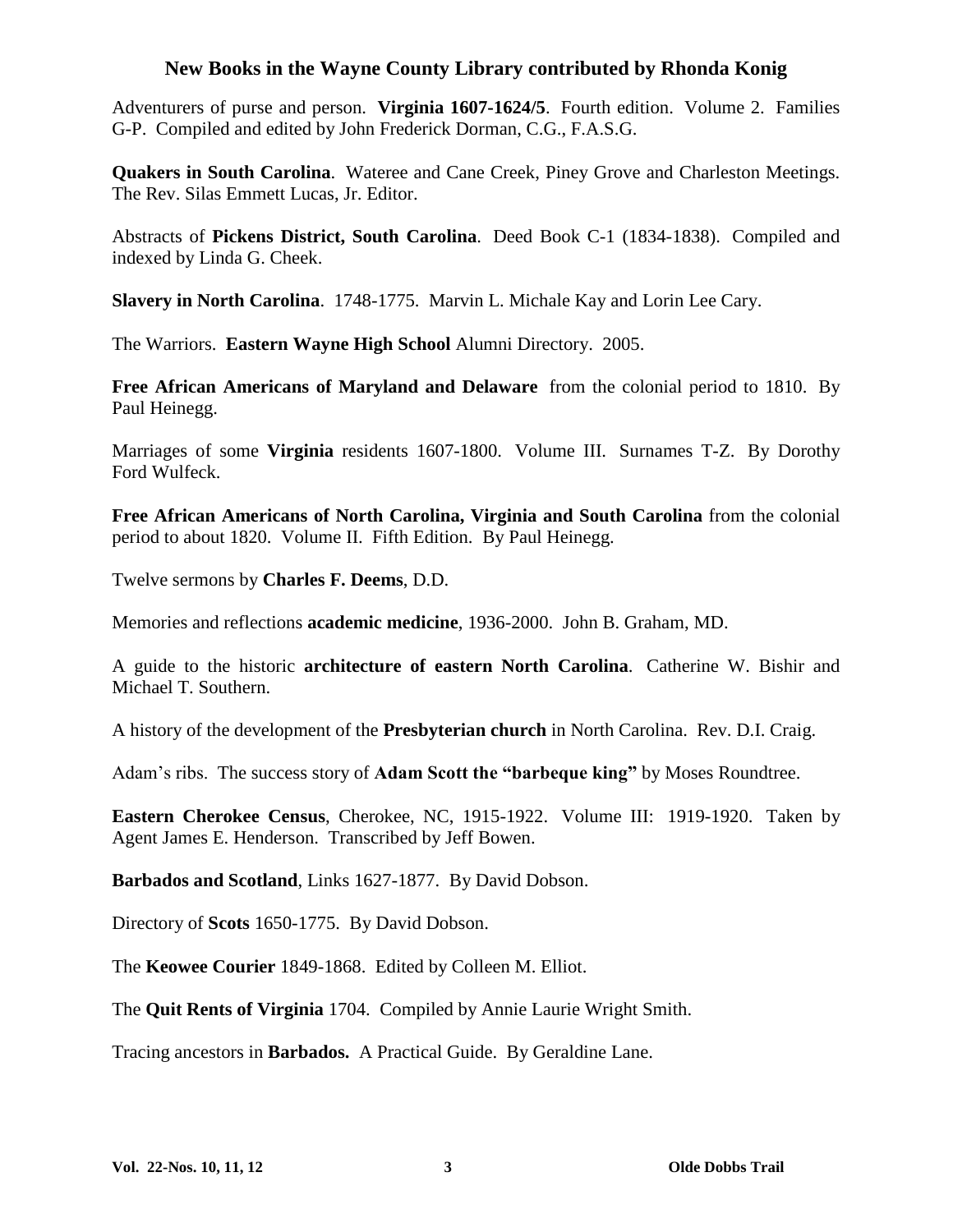Genealogical Guide to the **early settlers of America**. By Henry Whittemore. **Marriages of some Virginia** residents 1607-1800. Volume I and II. Surnames A-H. By Dorothy Ford Wulfeck.

Marriage and death notices from the **Hillsborough** Recorder. Hillsborough, Orange County North Carolina. Volume 5: 1860-1865. Compiled by Barry Munson.

Records of estates **Edgecombe** county, North Carolina 1761-1825. Volume I. By David B Gammon.

**Virginia marriage records**. From the Virginia Magazine of History and Biography, the William and May College Quarterly and Tyler's Quarterly. Indexed by Elizabeth Petty Bentley.

**Virginia** Historical Index – Earl Gregg Swem

#### **"Clark'sRegiments"addedtoJoynerLibraryCenterforDigitalProjects**

My colleagues who work in Joyner Library's Center for Digital Projects here at East Carolina University have recently added a much-used North Carolina reference source to its Eastern North CarolinaDigitalLibrary,WalterClark's*Histories of the Several Regiments and Battalions from North Carolina in the Great War, 1861-65*, better known as "Clark's *Regiments*." This online version of the five-volume work is completely searchable and contains both page images and online text, which allows the reader to "go back and forth" between two different "presentations" of the work.

"Clark's*Regiments*"is just one of the many resources made available by the Eastern North Carolina Digital Library http://digital.lib.ecu.edu/historyfiction/, which also includes a collection of digitized North Carolina-related museum artifacts (with some streaming-video, curatorial commentary) from the Tobacco Farm Life Museum in Kenly, Historic Hope Foundation in Windsor, and the Country Doctor Museum in Bailey. In addition to materials from the Snow L. and B.W. Roberts Collection of North Carolina Fiction, there are local histories for many eastern North Carolina counties and communities, as well as standard sources for North Carolina history such as Grimes' *Abstract of North Carolina Wills*, Cornelia Phillips Spencer's account of the last few days of the Civil War in the state, and histories of North Carolina by Hugh Williamson and Francois Xavier Martin. A great many of the Dare County materials on the site resulted from a partnership with the Outer Banks History Center, a branch of the North Carolina State Archives. A current collaboration with UNC-Wilmington's Randall Library and New Hanover County Public Library's North Carolina Room is bringing even more important local resources to a wider audience. The education support materials (lesson plans, reading level designations, etc.) that have been crafted for a number of the digitized items are significant aspects of the site. All of these materials and services are made available to you and your users at no charge.

I invite you to share the link to this site with your users and your colleagues: http://digital.lib.ecu.edu/historyfiction/

The Eastern North Carolina Digital Library is made possible by an NC ECHO Heritage Partners Grant awarded by the State Library of North Carolina, a division of the North Carolina Department of Cultural Resources, as a part of that agency's federal Library Services and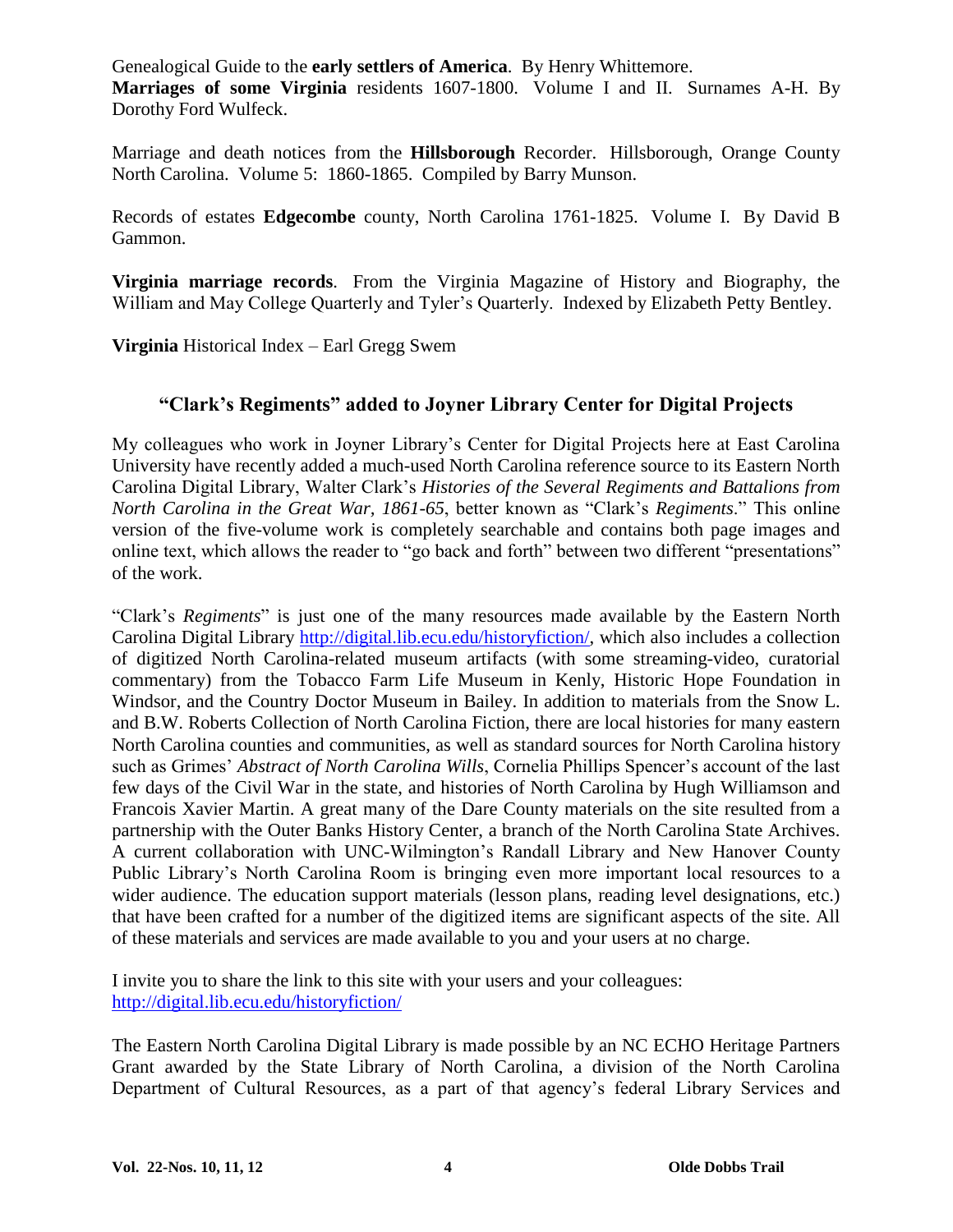Technology Act (LSTA) grant program, which is administered by the Institute of Museum and Library Services (IMLS).

Kevin Cherry - Visiting Instructor Dept. of Library Science and Instructional Technology East Carolina University - Greenville, NC 27858-4353

#### **A Son of Slaves Climbs Up**

The Rev. John B. Elliott, A.B., A.M., D.D., 1315 Liberty Hill Avenue, Columbia, SC is the son of slaves. He was born at Mount Olive, NC in 1869 and missed being a slave by only four years. His college degrees were won at Shaw University, Raleigh, NC and the degree of Doctor of Divinity was conferred on him by Allen University at Columbia, SC.

Sitting on the parsonage piazza recently, the Rector of St. Anna's Episcopal Church talked about his struggle for education and his labors up from slavery.

"I was born at Mount Olive, NC the son of Solomon Elliott and Alice (Roberts) Elliott. They were slaves when they married and I escaped bondage by only four years since slaves were not freed in the South, until 1865.

My father was owned by Robert W. Williams of Mount Olive and he was the most highly prized Negro in the vicinity. He was a natural carpenter and builder. Often he would go to the woods and pick out trees for the job in hand. Some of the houses he built there are standing today. Mother was equally trained and well equipped to make a home and keep it neat and clean. When they were free in 1865 half the community was eager to employ them and pay them well for their services. And when I came along they were living in their own house and prospering.

I chose a religious career when quite a boy and when I was ready for college, I was much pleased. I finished at Shaw University at Raleigh, took a year's study at Columbia University in New York and then finished a religious course at the Bishop Payne Divinity School at Petersburg, Virginia where most of the colored clergymen of the Episcopal Church are finished. After I felt that I was fairly well fitted to begin my clerical work, I chose South Carolina as my field.

My first assignment was at Waccamaw Neck, a little below Georgetown, SC, and a big industrial center. There the Negro population is keen for wine and whiskey. One of the men whom I was interested in was pretty tipsy when I called and as I sat and talked with him he said, 'You're drunk too.' This surprised me, and I asked him why the thought so. 'Well you got your vest and collar on backwards so you must be drunk!'

Since, I have had pastorates at Aikin, Peak, Rock Hill and Walterboro. From Walterboro I came to Columbia as pastor of St. Anna's Episcopal Church and the missions of Ann's at New Brookland and St. Thomas at Eastover. I presume I have done pretty well in this field, since the Rt. Rev. Bishop Kirkman G. Finley, D.D. appointed me arch-deacon for Negro work in upper South Carolina.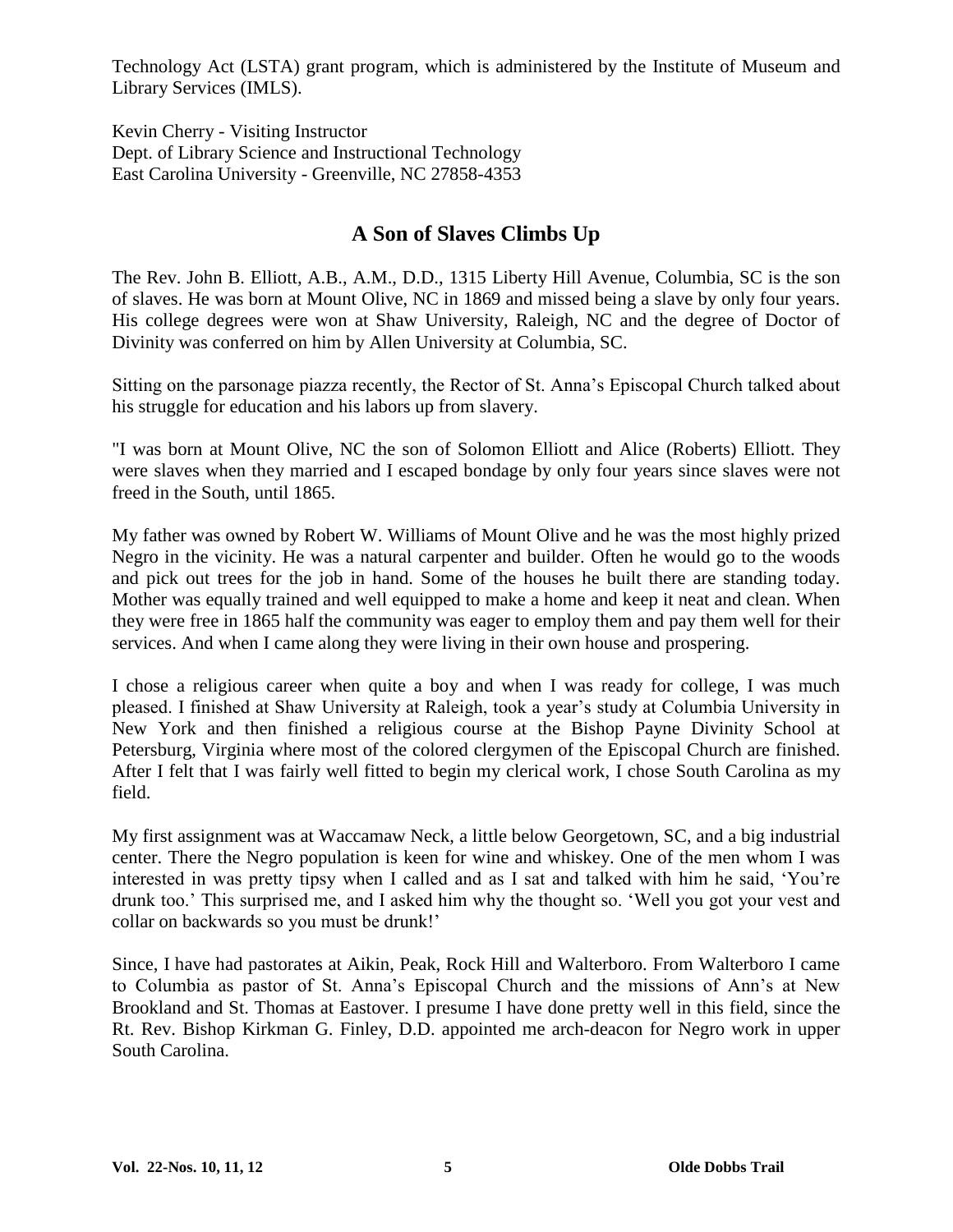As I was coming away from the Bishop's office, I was accompanied by another colored rector who had very short legs. I am six feet, four inches in height and he looked up at me as we walked along and asked quizzically: 'How long should a man's legs be?' I smiled and told him I thought, perhaps, every man should have legs long enough to reach the ground. Yes, of course, we laughed at each other but my argument won because Bishop Finlay is about six feet, three inches, and I told my short friend: 'When Bishop Finlay and I talk, we are able to look each other in the eye on the level.'

I married Susan McMahan, a colored school teacher, and the Lord has blessed us with a son, John B., Jr., a fine wood-worker like his grandfather was and two sweet daughters. Alice, the older one, is a teacher in the public schools of Columbia and Annie is a student. Our home life has always been pleasant and unusually sunny.

I had one very humorous experience three years ago when I was invited to deliver an address near Mount Olive, NC to a convention of young people. Arriving about 10 o'clock that day, I was met by a citizen who told me he was assigned to introduce me that evening. As we rode along, I cautioned him not to boost me too highly. He said little.

When the big, and I may say, expectant audience was seated that night, he arose and seemed much embarrassed, ultimately saying: 'Ladies and gentlemen, I have an unpleasant duty to perform this evening.' Then pointing to me, he went on: 'I don't know this man much. Fact is, I only know two things about him. One is, he has never been in jail; and the other is, I never could figure why.'

No, I am not related to the late Robert Bruce Elliott by ties of consanguinity. He was successively twice a member of Congress from South Carolina and a member and Speaker of the South Carolina House of Representatives in 1876. Perhaps these honors came to him because he had a good education before he met the opportunity for service.

When I think of the '60's – '70's period, I am surprised that recent slaves, suddenly placed in administrative positions of honor and trust, did as well as they did.

In the seventy-two years since slavery, I have noted much improvement along the road, and I am sure that our nation has far less discord now than it had when I was a small lad. And when one can note progress in our march toward the light, I guess that ought to be sufficient for my optimism."

Source: American Slavery - A Composite Autobiography Rev. John B. Elliot; Born: 1869; Age: 68; Master: Robert W. Williams First Series, Library of Congress Rare Book Room Collection, South Carolina Narratives, Volume 02B, Page 3

### **David A. Hail**

"I was born at Goldsboro, NC, July 25, 1847. I never knew who owned my father, but my master's name was Lifich Pamer. My mother did not live on the plantation but had a little cabin in town. You see, she worked as a cook in the hotel and her master wanted her to live close to her work. I was born in the cabin in town.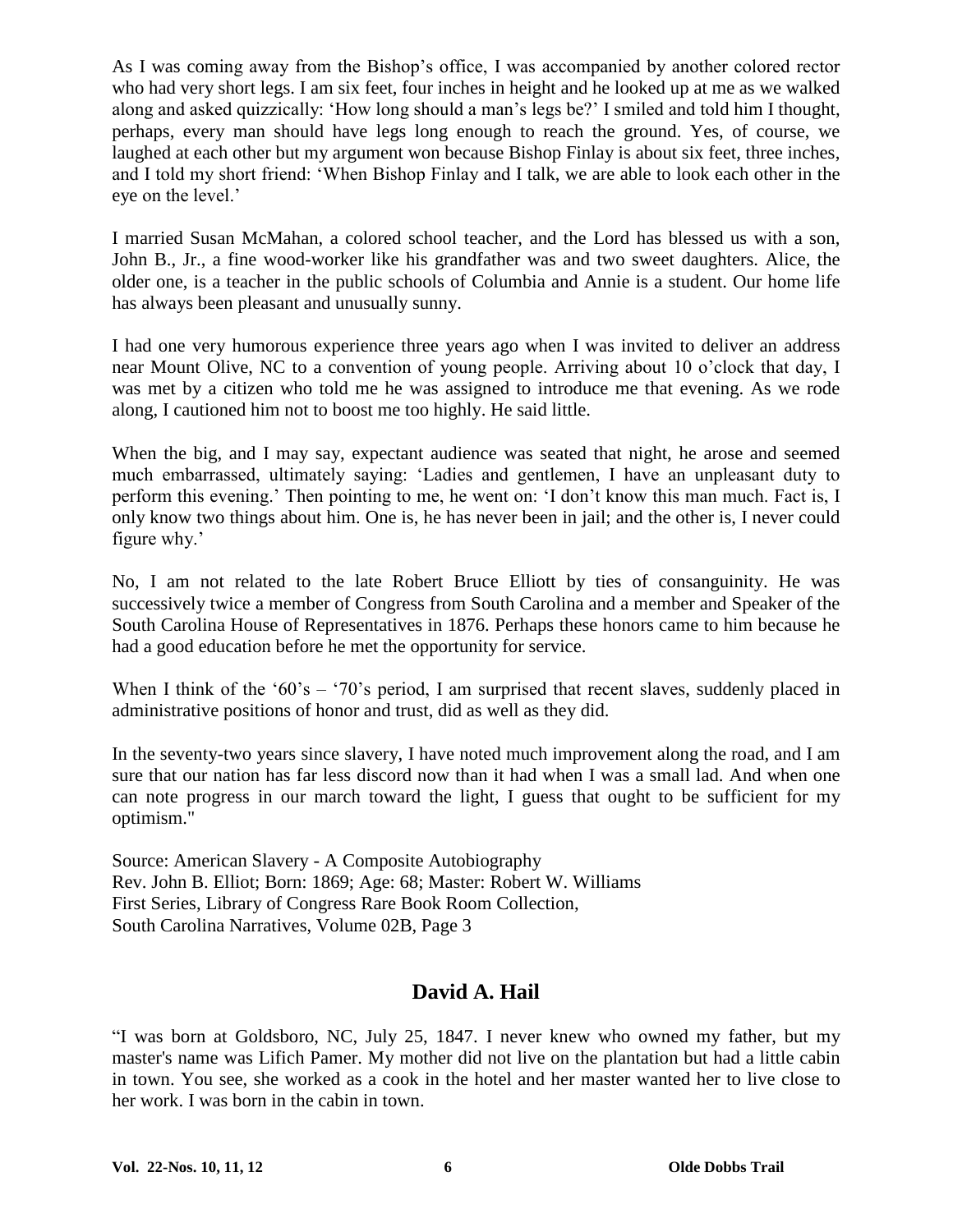No, I never went to school but I was taught a little by my master's daughter, and can read and write a little. As a slave boy I had to work in the military school in Goldsboro. I waited tables and washed dishes, but my wages went to my master the same as my mother's.

I was about fourteen when the war broke out and remember when the Yankees came through our town. There was a Yankee soldier by the name of Kuhns who took charge of a Government Store. He would sell tobacco and such like to the soldiers. He was the man who told me I was free and then give me a job working in the store. I have some brothers and sisters but I do not remember them - can't tell you anything about them.

Our beds were homemade out of poplar lumber and we slept on straw ticks. We had good things to eat and a lot of corn cakes and sweet potatoes. I had pretty good clothes, shoes, pants and a shirt, the same winter and summer. I don't know anything about the plantation as I had to work in town and did not go out there very much. No, I don't know how big it was or how many slaves there was. I never heard of any uprisings either.

Our overseer was 'poor white trash' hired by the master. I remember the master lived in a big white house and he was always kind to his slaves, so was his wife and children, but we didn't like the overseer. I heard of some slaves being whipped, but I never was and I did not see any of the others get whipped. Yes, there was a jail on the plantation where slaves had to go if they wouldn't behave. I never saw a slave in chains but I have seen colored men in the chain gang since the war.

We had a Negro church in town and slaves that could be trusted could go to church. It was a Methodist Church and we sang Negro spirituals. We could go to the funeral of a relative and quit work until it was over and then went back to work. There was a graveyard on the plantation.

A lot of slaves ran away and if they were caught they were brought back and put in the stocks until they were sold. The master would never keep a runaway slave. We used to have fights with the 'white trash' sometimes and once I was hit by a rock throwed by a white boy and that's what this lump on my head is.

Yes, we had to work every day but Sunday. The slaves did not have any holidays. I did not have time to play games but used to watch the slaves sing and dance after dark. I don't remember any stories.

When the slaves heard they had been set free, I remember a lot of them were sorry and did not want to leave the plantation. No, I never heard of any in our section getting any mules or land.

I do remember 'night riders' that come through our country after the war. They put the horse shoes on the horses backwards and wrapped the horses feet in burlap so we couldn't hear them coming. The colored folks were deathly afraid of these men and would all run and hide when they heard they were coming. These 'night riders' used to steal everything the colored people had - even their beds and straw ticks.

Right after the war I was brought north by Mr. Kuhns I spoke of, and for a short while I worked at the milling trade in Tiffin and came to Canton in 1866. Mr. Kuhns owned a part in the old flour mill here (now the Ohio Builders and Milling Co.) and he give me a job as a miller. I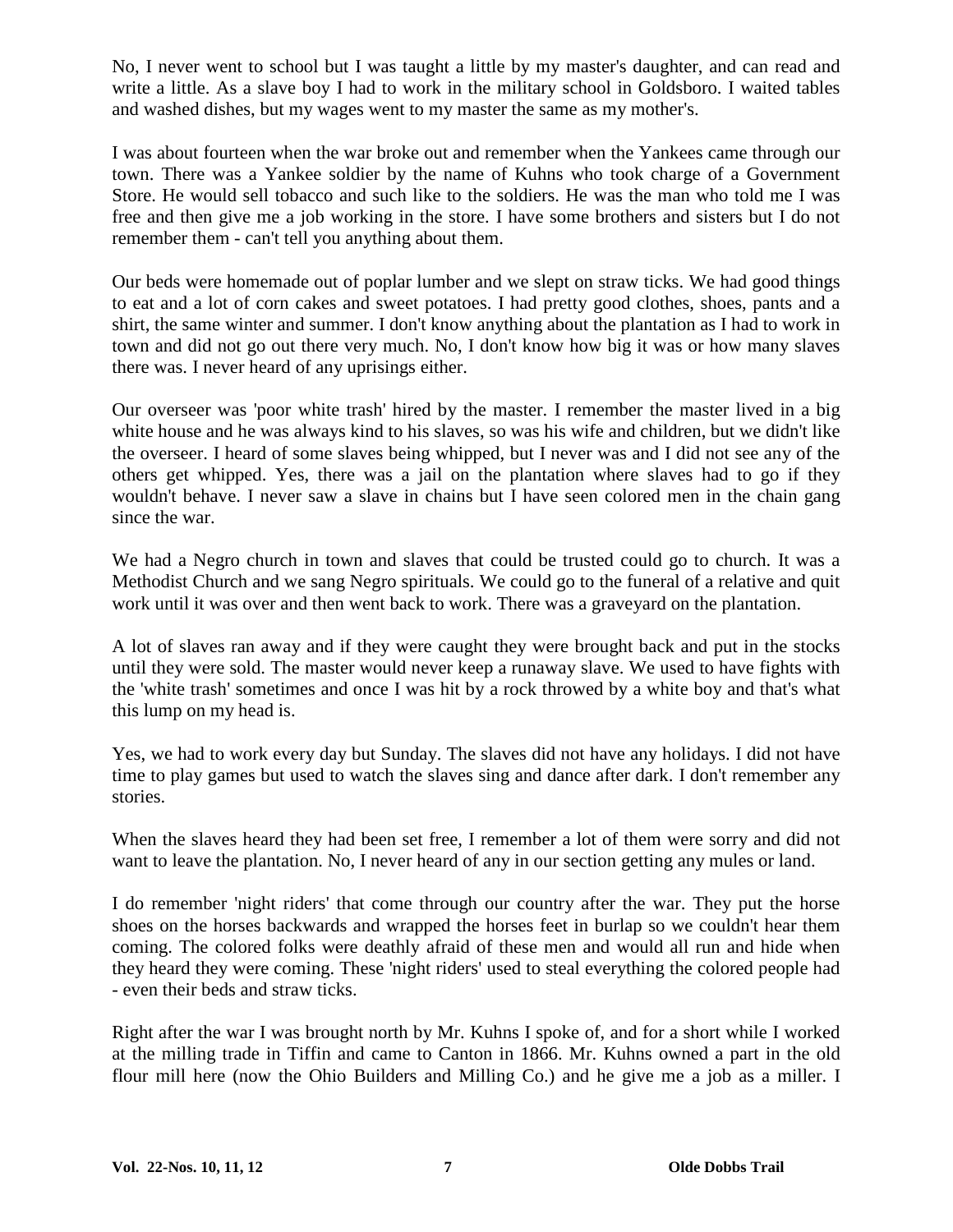worked there until the end of last year, 70 years, and I am sure this is a record in Canton. No, I never worked any other places.

I was married July 4, 1871 to Jennie Scott in Massillon. We had four children but they are all dead except one boy. Our first baby, a girl named Mary Jane, born February 21, 1872, was the first colored child born in Canton. My wife died in 1926. No, I do not know when she was born, but I do know she was not a slave.

I started to vote after I came north but did not ever vote in the south. I do not like the way the young people of today live; they are too fast and drink too much. Yes, I think this is true of the white children the same as the colored.

I saved my money when I worked and when I quit I had three properties. I sole one of these, gave one to my son, and I am living in the other. No, I have never had to ask for charity. I also get a pension check from the mill where I worked so long.

I joined the church simply because I thought it would make me a better man and I think every man should belong. I have been a member of St. Paul's A.M.E. church here in Canton for 54 years. Yesterday (Sunday, August 15, 1937) our church celebrated by burning the mortgage. As I was the oldest member I was one of the three who lit it, the other two are the only living charter members. My church friends made me a present yesterday of \$100.00 which was a birthday gift. I was 90 years old the 25th of last month."

Source: American Slavery - A Composite Autobiography David Hail; Born: 1847; Age: 90; Master: Lifich Pamer First Series, Library of Congress Rare Book Room Collection, Ohio Narratives, Volume 160, Page 39

#### **Bits of the History in Newberne - Steamboat Wayne**

After the steamer Norfolk, George Dalton, Lieut. Engineers U.S., had a small steamboat that he ran about our harbor, which he offered May 29th, 1832 for sale, as follows:

"The small steamboat recently used as a towing lighter in the public operations on the Swash. The engine is of 10 horse power, on the high pressure principle, and in good order with the exception of the boilers and furnaces, which require repairs. The boat is of 30 tons burthen, timbered with live oak and cedar, and sheatbed and fastened with copper."

Next we had the Edmond McNair, quite a heavy side wheel steamboat, drawing five or six feet water. The effort was made to navigate our rivers Neuse and Trent with her. She ran for a while, and, notwithstanding the depth of water required for her, she was carried at times pretty high up the Neuse, and was finally wrecked above Kinston, where for years, if not now, her ribs could be seen at low water. Perhaps Gen. Ransom has removed them during the progress of his work.

A steamboat was sent here from Wilmington, and it was soon found it was not properly constructed for our waters, and was taken away. Then came the Wayne, which ran on the Neuse for years. The subjoined extracts from the Newbernian of December 18th, 1843, will give part of her history: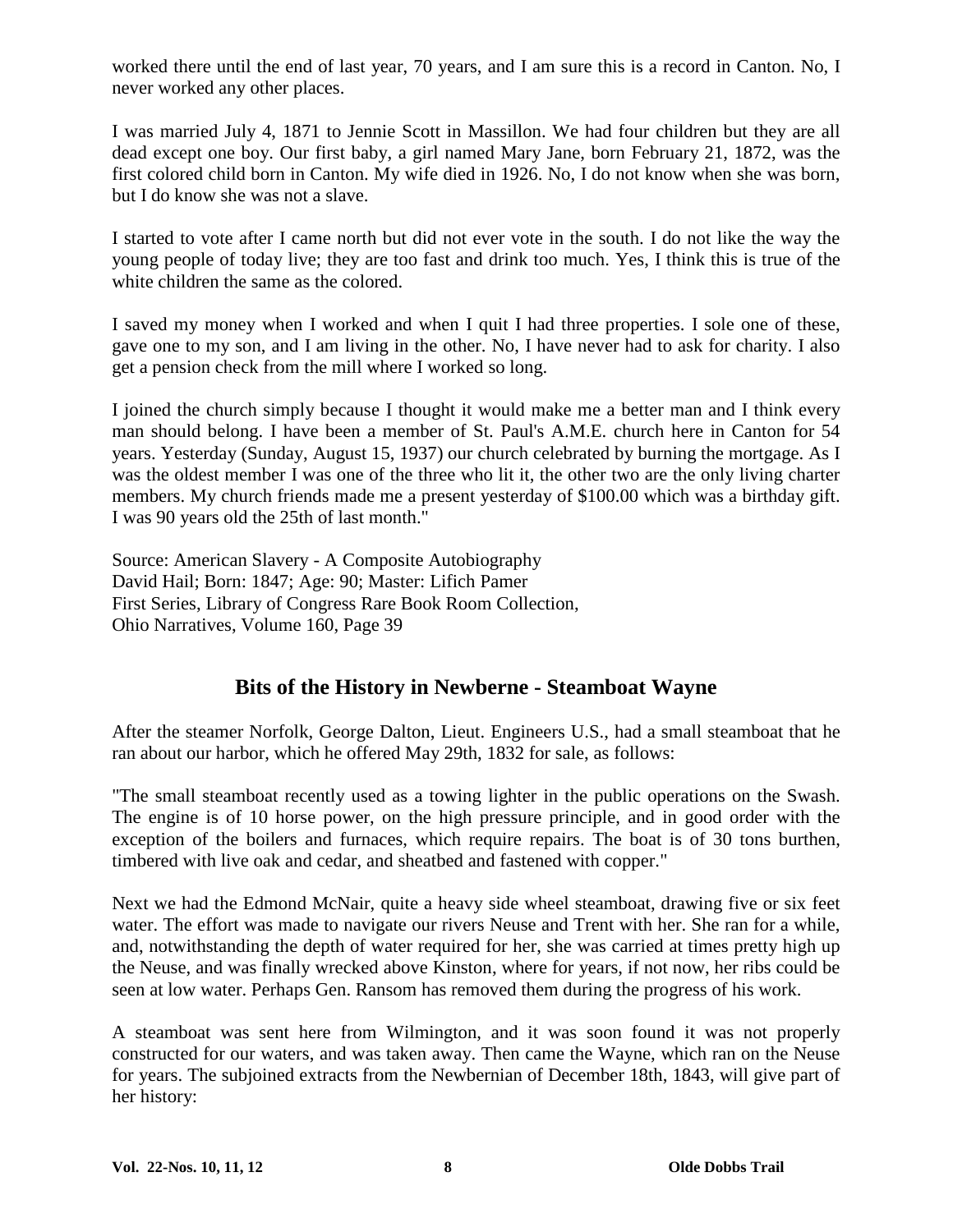For some days our citizens were kept in expectation of the arrival of the steamboat Wayne, in our waters, which was realized by her appearance on Monday last. She was built in Hartford, Conn., and has been employed in the navigation of Connecticut river, transporting passengers and towing flats from Hartford to Greenfield in that State. She was purchased by our enterprising friend, Mr. C. B. Dibble, for the purpose of navigating Neuse and Trent rivers, for the accommodation of travelers to and from this place, and towing flats laden with produce to our market from the country lying on the waters of those rivers, or returning with goods, etc., on the homeward trip. The boat is 83 feet in length, has three boilers and two engines, of 86 horse power, draws only twenty inches water, and is propelled by one wheel astern.

A number of our citizens had an opportunity of testing her speed on Wednesday at the invitation of the owner, and were much pleased with the trip. Her accommodations are quite good and sufficient for 15 or 20 passengers. She is commanded by an experienced master, and is no doubt suited to the design of her owner. She left here on Thursday for Waynesboro on her first trip. It only remains for the community for whose benefit she has been brought here, to back the enterprise of her owner, to insure success in the undertaking. We have long believed that something of this sort should be done, to revive the drooping prospects of our town; and we are convinced that a little Yankee energy and prudence, and perseverance, tacked on to the fiery zeal of Eastern Carolinians, can only be wanting, to make Newbern what she ought to be in enterprise and business prospects. We shall recur to this matter again at another time. Again we quote December 23d, 1843:

The Wayne whose arrival from New Haven, we spoke of in our last number, left Newbern on Friday morning of last week for Waynesboro, and returned here on Tuesday evening. She left Waynesboro on Monday at 2 o'clock P.M. and arrived here at 25 minutes before 4 on Tuesday evening. The captain states her running time from Waynesboro to Newbern at about 11 hours. The obstructions in the way of her running from Newbern to Kinston were not found to be very great. It is believed that \$2,000 expended in clearing out logs from the bed of the river, trees overhanging the banks between here and Kinston etc., would enable the Wayne to navigate that part of the river at all seasons; \$3,000 more expended between Kinston and Waynesboro would in all probability put the river in navigable order the whole distance, nearly or quite all the year. We have not space now to enlarge on the great advantages to the upper counties, that this would secure; we shall do so at another time, but as the court sets in Kinston the first week in January, we beg leave to suggest and earnestly recommend that the citizens of Wayne, Lenoir, etc., hold a meeting in Kinston on Tuesday, Jan. 2, to consider the propriety of making on effort to clear the river. We understand, and we cannot see how it can be other wise, that much interest is felt in the success of this experiment, to run a steamboat from Newbern to Waynesboro. Again April 2d, 1844 from the same paper:

The Steamboat Wayne left Newbern on Saturday morning freighted with goods for Kinston, Waynesboro, Goldsboro, Smithfield and other points, having also on board about 30 passengers; this promises well for future success. If the people above Newbern will only manifest the right spirit, and do their part in having the obstacles in the river removed, we have every reason to believe that the enterprise will succeed and this important addition to the navigation of the river be continued. What is there to hinder the Raleigh merchants from making a trial of this route for importing their supplies from New York? We doubt not they would on trial find it equally safe, cheaper and more expeditious than the route by which they at present get their goods. Once more from the Newbernian: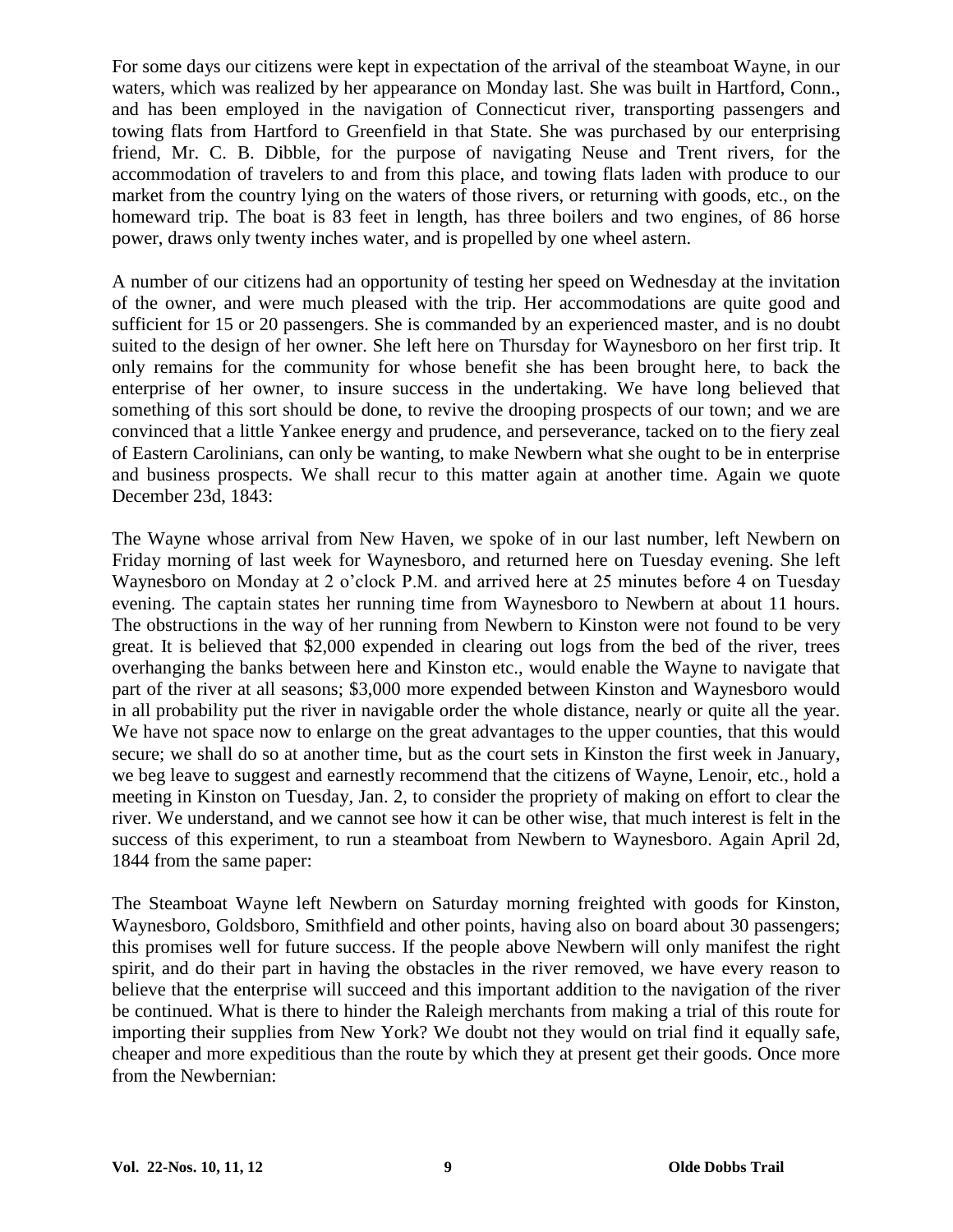#### HURRAH FOR CLAY - The Steamer Wayne

Will make an excursion to Waynesboro on the 8th of April, at which time Mr. Clay will be at that place. It is desirable that all who intend going should inform the subscriber soon, that suitable arrangements may be made. Passage to and from Waynesboro, Six Dollars. All persons desirous of going will please meet at Mr. Street's [torn page] on Friday afternoon next at 4 o'clock, so as to make suitable arrangements for the occasion. C.B. Dibble - Newbern, March 26th, 1844.

We give the following correspondence, to let it be seen that the Wayne was deemed of sufficient importance to bring to us so great a man as Henry Clay:

Newbern, N.C., Jan. 25th, 1844

Sir: The citizens of Newbern, without distinction of party, being desirous of greeting your arrival in our State, and expressing that appreciation which they entertain for your character as a man and your eminent services as a statesman, and of extending to you the cordial hospitalities of our town; have at a public meeting appointed the undersigned a committee to advise you of the same, and to bid you a hearty welcome among us.

In the discharge of this pleasant duty, and in their name and behalf we tender to you the hospitalities of our town, and beg that we may be allowed the high gratification of exchanging with you those agreeable courtesies and civilities which add so much to the sum of human happiness, and of enjoying that social intercourse which it will be our pride and delight to extend to a fellow citizen, so deservedly eminent and distinguished as yourself.

We have not been unmindful of your declared intention of visiting the eastern shore of Virginia, and in so doing we indulge the fond hope that you will find it both convenient and agreeable to visit our town en route. This may be done after your visit to the city of Raleigh, with the loss of only a day or two; and with that view a steamboat will be in readiness at Waynesboro for you, by which you will reach Newbern in one day, and from this place you can accomplish your journey to Norfolk in a day and a half. In thus conveying to you this heartfelt expression of the wishes and desires of our fellow citizens, permit us, sir, to add the testimony of our own high regard and esteem for your virtues and exalted worth, and to urge upon you the acceptance of our invitation, which will indeed afford great gratification to us all.

> We have the honor to be, Very respectfully, Your ob't sevts.,

James W. Bryan Samuel Oliver Robert Primrose T. Sparrow, junr.

J.G. Stanly A.H. Van Bokkelen John Blackwell Sam'lE.Chapman John R. Donnell F.J. Prentiss John M. Roberts Samuel Masters John L. Pasteur W.H. Washington Israel Disosway Isaac Taylor

Lawrence W. Scott Moses W. Jarvis George S. Attmore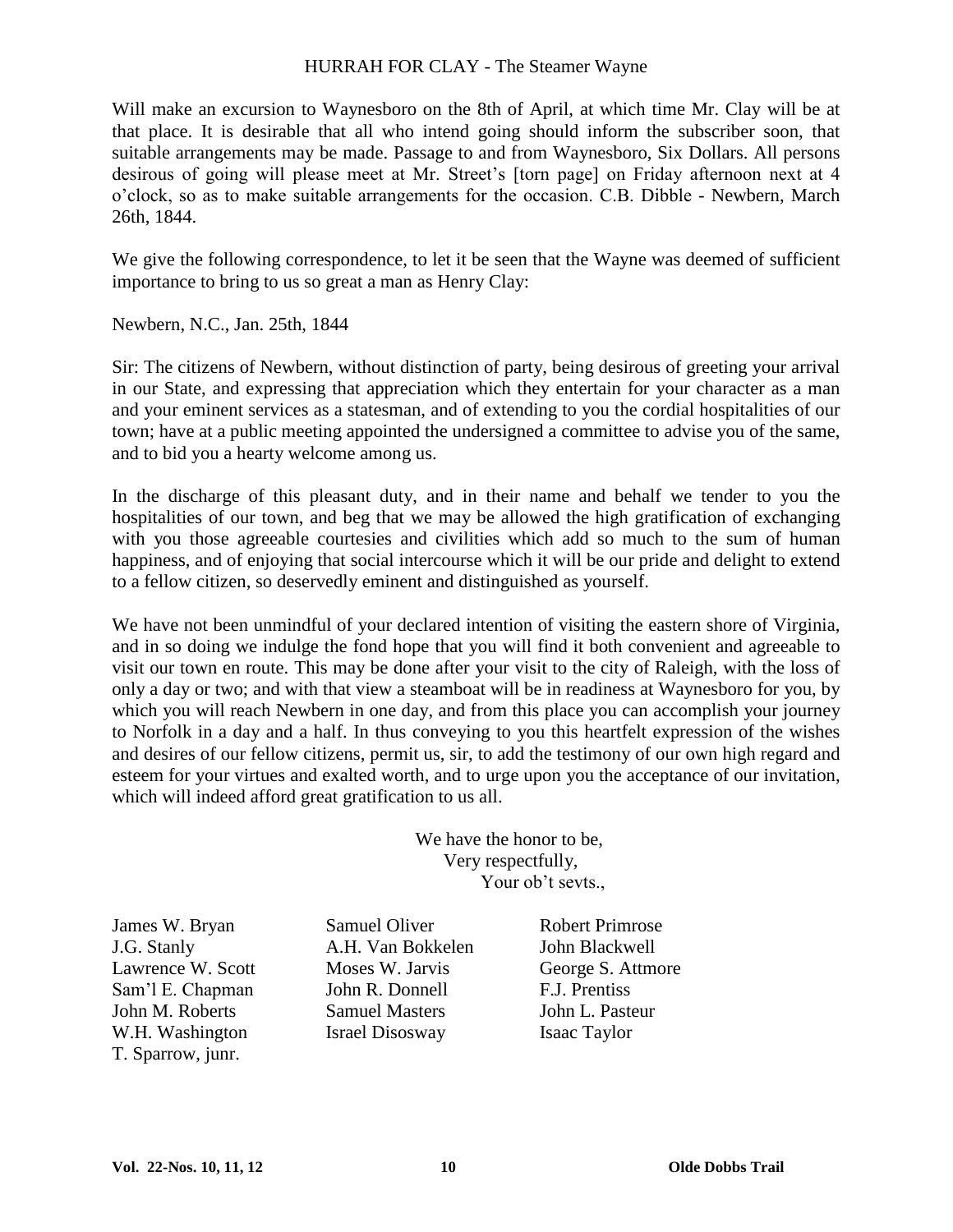Gentlemen: I duly received the invitation which you, as a committee of the citizens of Newbern, without distinction of party, have done me the honor of transmit, to visit that place. Proceeding as it does from such a source, I receive it with cordial thanks, and unaffected gratitude. I should be most happy to accept the hospitality which it so generously tenders; but I regret that the fatigues, and engagements, incident to the arduous journey which I am performing will not allow me that satisfaction. Although at its commencement, I restricted myself to the acceptance of invitations from places lying directly on my route, I find even that limitation, imposes on me a degree of excitement incompatible with the due preservation of my health; and during the residue of my journey, I shall have to entreat all the forbearance, and kindness which my fellow citizens can extend to me. I invoke that of yourselves, and your constituents for respectfully declining the invitation with which you have honored me, and for which I offer the expression of my profound acknowledgments.

> I am with greatest respect, Your friend and ob't serv't, H. Clay

Messr. James W. Bryan, Robert Primrose and others

Source: Judge Owen Haywood Guion Collection - NC Archives PC 78 - Collection is mainly newspaper clippings

#### **Guardian Bonds**

Guardian –One who has the legal authority and duty to care for the person or the property (or both) of an individual who, because of age, insufficient understanding, or lack of self-control, is considered by law or court action to be incapable of managing his or her own affairs.

Guardian *ad litem* – A special guardian appointed by the court to defend the rights of an underage party to a lawsuit.

Guardian by Election  $-$  A guardian chosen by a minor fourteen or older, charged with care and management of the estate and person of a ward.

Guardian, Natural – The father, or at his death, the mother, of a minor. Natural guardianship extends only to the person of an infant, although the court may appoint the natural guardian to manage the minor's estate as well.

Guardian, Testamentary – One appointed by the will of a minor's natural guardian and charged with the care of both the estate and person of the ward.

Ward – A person under the care of a guardian.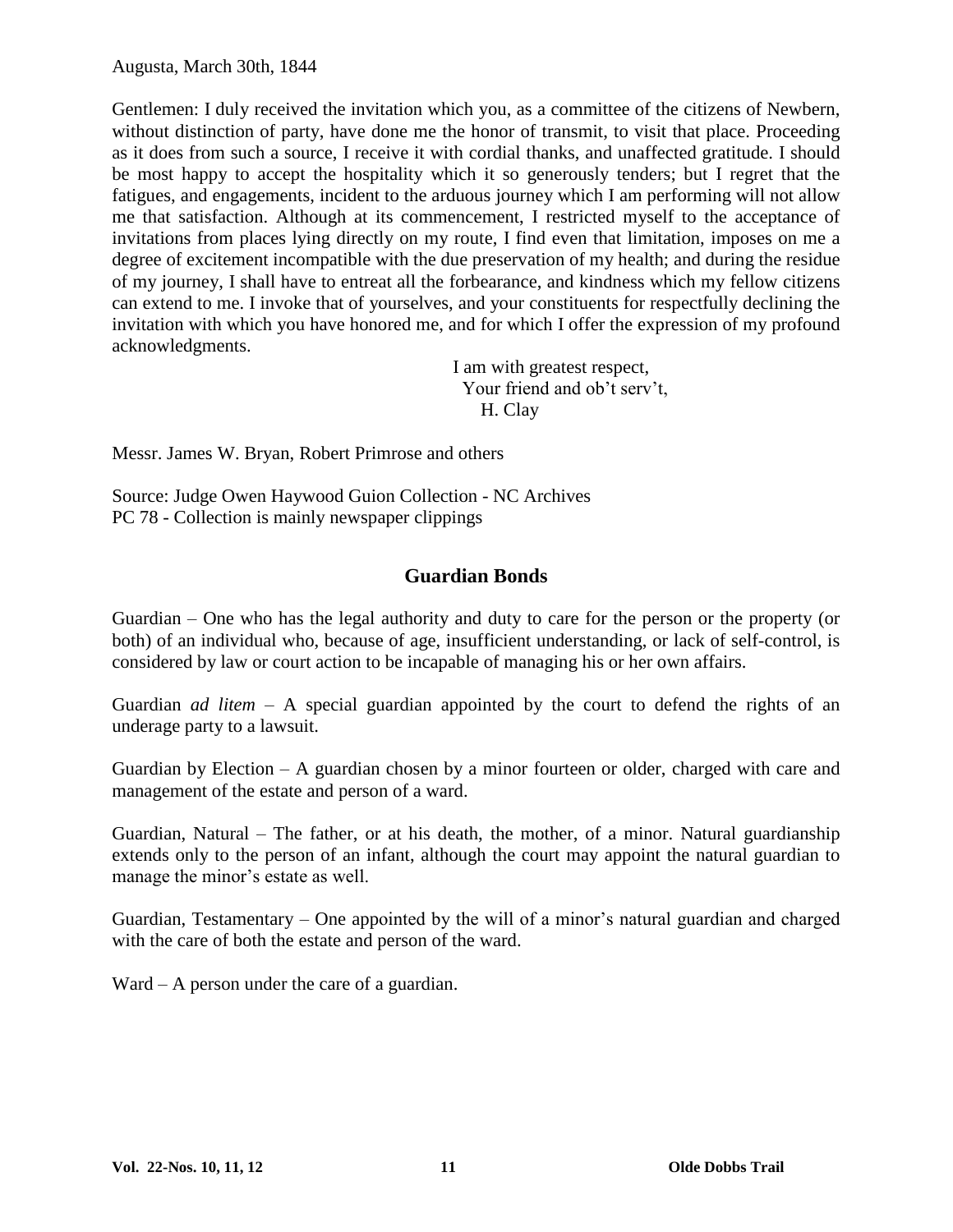#### **Wayne County Guardian Bonds, 1857-1867 NC Archives & History - CRX 320 (Number to right of each entry is the page number in book)**

#### **1857**

Henry B Hurst to William G B Hurst & David J B Hurst, 1 W C Bryan to Nancy J Best & Waitman Best, 2

#### **1858**

Aaron Parks to Mary Ann Manly, 3 N B Cox to Sarah Cox, 4 James F Kornegay to Margaret L Pope, 5 Jas F Kornegay to Edna Smith, 6 John Ivey to Sarah Elmore, 7 Hardy Yelverton to John Exum & Nancy D Davis, 8 Jesse Aycock to Josephine Aycock, 9 John G Barnes to Laura A Baker, 10 William H Ward to Fereby Howell, 11 John Everitt to Phillip H, Mildred & Ellen Sasser, 12 Jesse Hollowell to Willis H Brogden, 13 Jesse Hollowell to Jesse Overman a Lunatic, 14 B F Hooks to Sally A & Francis J Hooks, 15 Bright Thompson to Eliza Thompson a Lunatic, 16 Jesse J Baker to Richard Ivey & Jesse J Baker, 17 Nathan Edgerton to Elizabeth Edgerton alias Holland the wife of Exum Edgerton, 18 J M Caho to Zachery R & Martha C Sauls, 19 Jno P Taylor to William James, Penina & Mary Ann Jones, 20 Wm R Bass to W B, Jos E Person & A G Person, 21 William Hooks to Trecinda & Silas Pike, 22 Gard Thompson to Stephen & Major Howell, 23 Wright Blow to James W Blow, 24 Alice Musgrave to Wm H & Francis M Musgrave, 25 Joseph Ingram to Susan M & Charles L. Ingram & Richd A Ingram, 26 John Yelverton to Wm T, Nancy, Mary J, John C, Linsey & Penina Yelverton, 27 Joseph Ingram to James Ingram, 28 Wm Thompson to James & Council Smith, 29 John C Slocumb to Augustus, William & Catharine B Hollowell children of William Hollowell deceased, 30 Wm Lancaster to Munroe, Thomas B & James W Lancaster, 31 John Flowers to Virginia, Andrew J, Luther & Martha J Barfield, 32 L R Loftin to James W & Olive E Nunn, 33 Elijah Overman to William Overman, 34

#### **1859**

Gray C Garris to Lucinda, King & Lucius Holland, 35 G W Roberts to Thomas W & Martha M Broadhurst, 36 Thos L Hollowell to John Thomas Hollowell, 37 A J Barwick to Eliza Ann Barwick, 38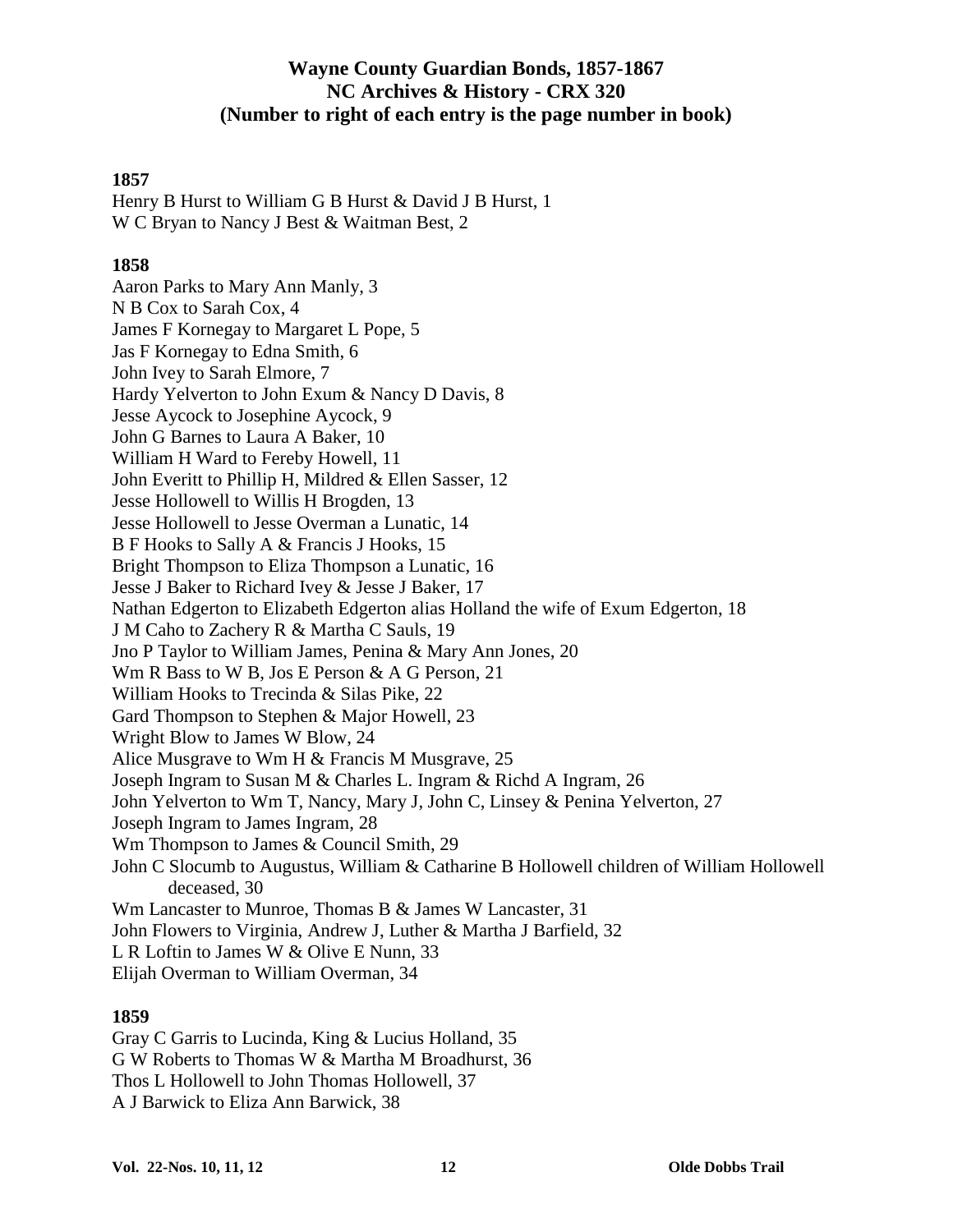Wm C Bryan to Amelia, Louisa, Alexander, Hamilton, George, Georgianna, & John Hamilton, 39 A G Brooks to Penelope Daniel a lunatic, 40 Samuel Loftin to Julia C, Jas H, Mary P, Isaac N, Floid, Wood, & Preston B Loftin, 41 Hardy Latham to Elizabeth Ann, Dempsy & Martha Jane Parks, 42 Thomas Kennedy to G H Kennedy, 43 Thomas Kennedy to Dallas Pike, 44 Joseph Sauls to Hatha H Sauls, 45 Warren Aycock to Charity, Zilphia & James Barnes, 46 Josiah Barnes to Polly Ferrill, 47 Grady Garris to Martha Colliyer, 48 Owen Peel to John H Davis, 49 John Everitt to Jane Best, 50 Page number 51 skipped Jno E Smith to James J & Council F Smith, 52 John J Herring to William Cotton, 53 Isaac H Cox to Axey, Elizabeth A, Sophronia P & Jesse J Cox, 54 Nathan T Edgerton to Charlotte Mitchell, 55 John Flowers to Andrew J, Virginia, Martha J & Julius Barfield, 56 Kinchen Cogdell to Barna, John, William, Richard, Jonas, Julius, Marshall & Ann Eliza Cox, 57 James Hooks to Wm B H Hooks, 58 Kinchen Cogdell to David, Lewis Marion, William, John A, Needham & Chappel Cogdell, 59 Geo W Collier to Isaac Hooks, 60 Thomas A Deans to Polly, Wm & Sophia Deans, 61 W W Barnes to West J, Eliza J, A P & C C Holland, 62 Benjamin P Sherrard to Lobelia F, Jeffersonia & Henry C Sherrard, 63 T T Hollowell to Rachel B, Jno B, James B & Nathan B Roberts, 64 Jonathan Garris to Sarah, John & James Smith, 65

#### **1860**

James P Britt to Benj, Rebecca, James, Wm, Martha & Turner Smith, 66 Drew Barnes to Jesse Jones a Lunatic, 67 Bynum Futrell to Wm R Clancy, 68 Nathan R Pike to Sion, Celia, Sally, Polly & Olive Smith, 69 John Ivey to John B, Nancy Ann & Martha Warters, 70 Rufus Smith to Bennitt Newsom, 71 Benjamin Barnes to Mary J, Charity & Joshua Aycock, 72 Wm K Lane to James H & E F Exum, 73 Wm K Lane to D C & Harriett Howell, 74 Wm K Lane to Thomas & Needham Musgrave, 75 Wm K Lane to Ann E Crawford, 76 Wm K Lane to A J Grant, 77 Wm K Lane to Margaret E, Willis & Fanny Alfred, 78 Wm K Lane to Altha A & John Langston, 79 James K Green to Mary C, John A, George D & William L Green, 80 D H Bridgers to Imagin & Mary Bridgers, 81 C H Brogden to Elizabeth & Charity Braxton, 82 John Wright to Henry, Arnold, Council & Etta Wright, 83 Daniel T Hood to Elizabeth Hollomon & Burdin Hood, 84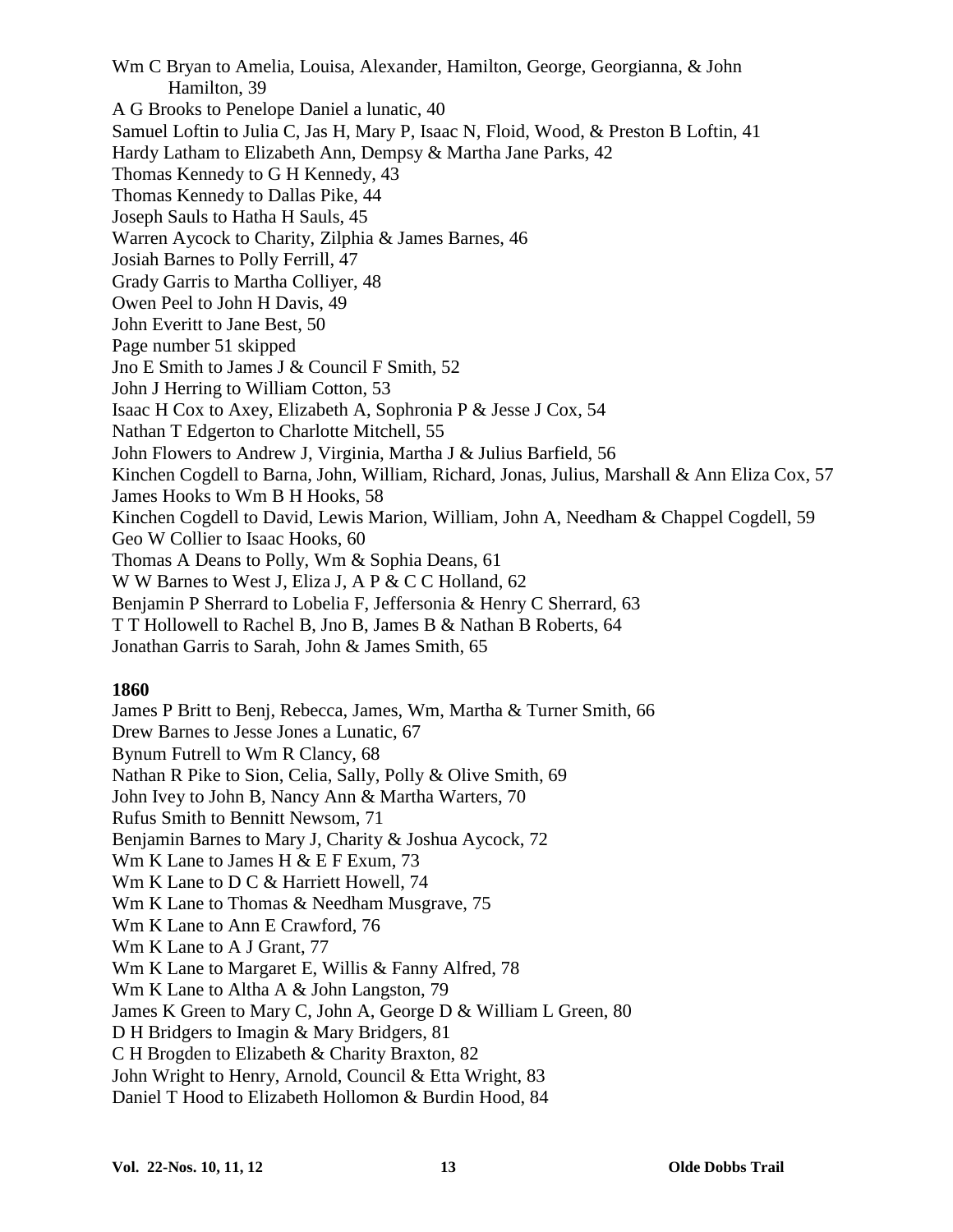Jno C Wooten to Wm G Davis, 85 Barnes Aycock to Wm B Pike, 86 Gard Thompson to Penny A & John H Howell, 87 James Handley to Fereby, Sarah & Marshall Jones, 88 James Handley to Berry & Ann Frazier, 89 Joab Jinnett to Nathan J, Marian B, Abigail P, Mehitabel A, Elijah S & Mildred Jinnett, 90 Wm Thompson to John A, Ezekial M, Mary E, Zachary & George W Davis, 91 John W Cox to Wm B, Sarah A, Edmund B & Robert M Cox, 92 A F Moses to George W Higson, 93 George C Moses to Fenner & Lucinda Briggs, John, Ella, Edwin & Charity Britt, 94 Richard D Hinson to Jackey Ann Daniel, 95 Richard D Hinson to Mary Ann Bunn, 96 Wm R Bass to W B, Jos E & A G Person, 97 Haywood Ham to Thomas Holmes, 98 Mary Peacock to Wm G Peacock, 99 Daniel Bowden to Edna Smith, 100 Jno C Rhodes to Edward & Catharine Mellon, 101 John H Powell to Amelia, Louisa, Alexander, George, Georgiana & John Hamilton, 102

#### **1861**

Edmund Coor to M D & B B Raiford, 103 Edmund Coor to Norman J Northam, 104 Bennett Pope to Lawrence & James K Pope, 105 James Holland to King A, Tricinda, Eliza & McElander Holland, 106 Aaron Parks to Mary Ann Manly, 107 Etheldred Herring to William, Morning, Elizabeth & Winnefred Garris, 108 Jesse Robinson to Juliann, Loumiser, Joseph, Thomas & Sarah Langston, 109 Mariah Beard to William & Sarah Hill, 110 James Handley to William & Robert Boyett, 111 William Lewis to Penelope Sherard, Wm E, Martha A, John F & Mary E Lewis, 112 Henry B Hurst to William G B & David J B Hurst, 113 Levi H Massey to Elijah T & Pinina D Coleman, 114 Wright Blow to James W Blow, 115 John J Herring to Edith & Smithy Herring, 116 Wm H Ham to Chas F Dees, 117 Jesse Aycock to J D Aycock, 118 Nathan R Pike to Sion, Celia, Polly Ann, Sally & David H Smith, 119 Wm Cox to Barney & Wm Pike, 120 Robt T Hood to Britton Hood Idiot, 121 Calvin Edmundson to Julia & Nissey Edmundson, 122 Grady Outlaw to Lemuel H, Lewis H, Harriet & Sally Whitfield, 123 Simon Hooks to James H Hinnant, 124 John Hollowell to Mary A Overman, 125 Wm H Ward to Fereby Howell, 126 Ichabod Pearson to Ichabod P, Susanah & Sally A Garris, 127 Probate B Scott to Stephen & Jacob Daniel, 128 John Sasser to Alphus, Fabius & Mary Sasser, 129 Martin Lanly to Council Woodard, 130 Jesse Hollowell to Elizabeth Overman Lunatic, 131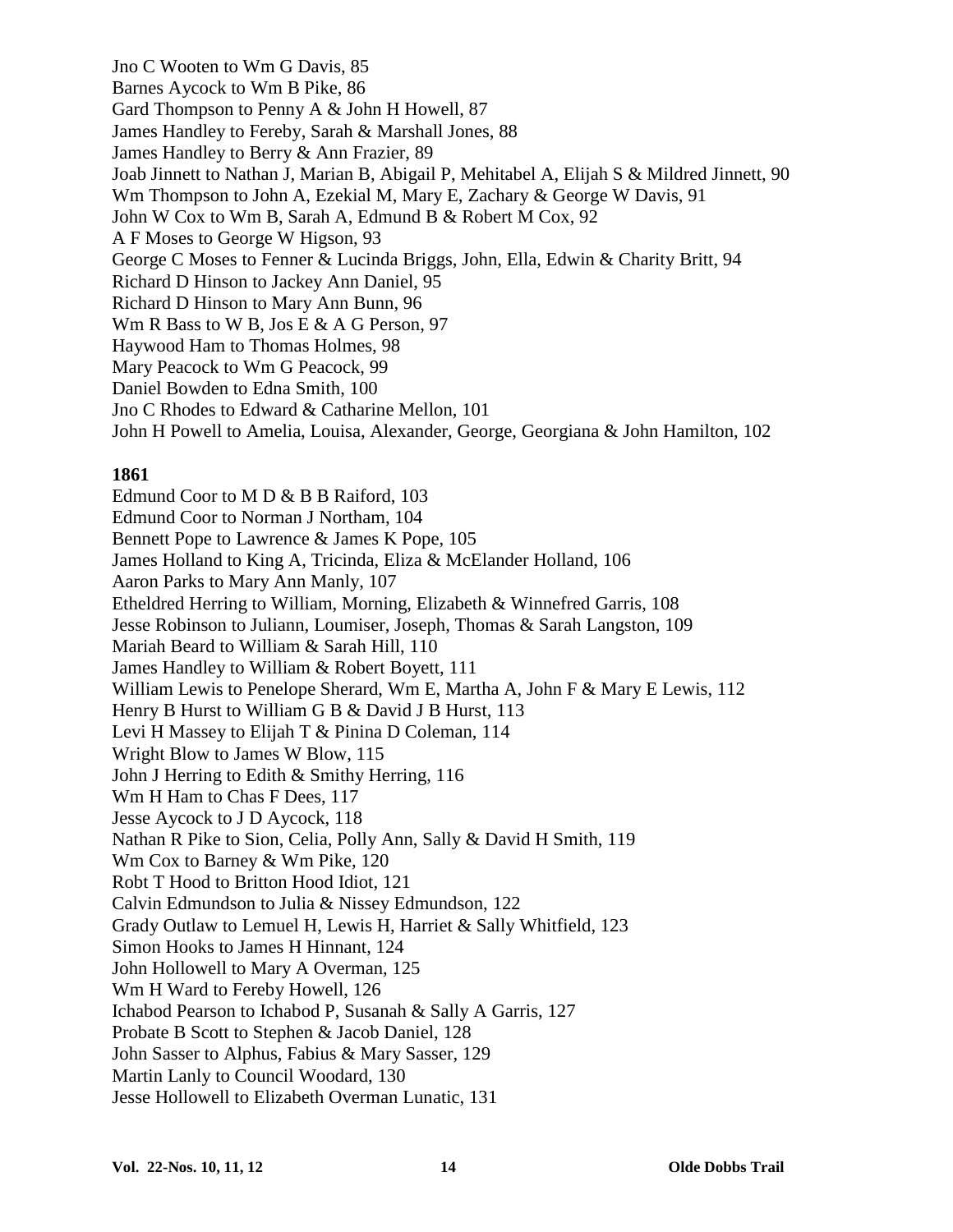Jesse Hollowell to Jesse Overman Lunatic, 132 Jas F Kornegay to Margaret L Pope, 133 Hiram R Nixon to Kate C Nixon, 134 Wm Lewis to Laura A Baker, 135 Wm Lewis to Ruth Ann, Della & Oscar Barnes, 136 Jno T Kennedy to Mary Jane Kennedy, 137 Page number 138 skipped Lemon Edmundson to David H Taylor, 139 Gard Thompson to Wm L, Mary Jane & Malvina Sasser, 140 Hardy Yelverton to Nancy D Yelverton, 141 Elizabeth Forehand to Levi L, William, Elizabeth, Stephen & John Forehand, 142 Wright Blow to James W Blow, 143 Wm K Lane to John A, Mary C, George D & Wm L Green, 144 Francis Bridgers to Feriby, George, & Thadius Bridgers, 145 Stephen A Heath to Betsy Jane Yelverton, 146 Wm Hooks to Luncinda & Silas Pike, 147 L R Loftin to James W & O E Nunn, 148 Aaron Parks to Wm, John & Mary Parks, 149 Wm Lancaster to Monroe, Thomas B & James W Lancaster, 150 Jesse J Baker to Jesse J & Richard Ivey Baker, 151 W C Godwin to Polly Ann Wilson, 152

#### **1862**

George C Moses to Fenner Briggs, Ella, Charles & Edwin Britt, 153 Gard Thompson to Major Howell, 154 Joseph Ingram to James Ingram, 155 Joseph Ingram to Susan M, Alonzo & Charles H Ingram, 156 Jno P Taylor to James, William, Pennina & Mary A Jones, 157 Gard Thompson to Wm R, Alexander B, Charles F & Malvinia Privitt, 158 John Everitt to Phillip H, Millie & Ellen Sasser, 159 Drew Barnes to Jesse Jones a Lunatic, 160 John Yelverton to W T, Nancy, M J, John C, Luisey & Pennia Yelverton, 161 Matchett Smith to Martha Jane, Ichsah, Jno Thomas & Wiley Edmundson, 162 Elijah J Overman to Wm T Overman, 163 Warren Aycock to Zilphia & James Barnes, 164 Joseph Sauls to Fatha H Jones, 165 John C Slocumb to William, Augustus & Kate Hollowell, 166 Thomas Kennedy to George Fox Kennedy, 167 Thomas Kennedy to Dallas Pike, 168 Gard Thompson to Asa, Amos, Amy Jane & Debby Ann Pate, 169 Wilie Smith to Daniel A, Martha C, Wiley, Amanda E & Wm M Yelverton, 170 Thomas L Hollowell to John Thomas Hollowell, 171 A Kornegay to John W Underhill, 172 Jesse Hollowell to John W Brogden Lunatic, 173 G C Garris to Jno W, Mary E & Francis E Holland, 174 G C Garris to King, Tricinda, Eliza & McElander Holland, 175 W F Kornegay to Charles Stansell, 176 Nathan T Edgerton to Charlotte E Mitchell, 177 George C Moses to Ann & Berry Frazier, 178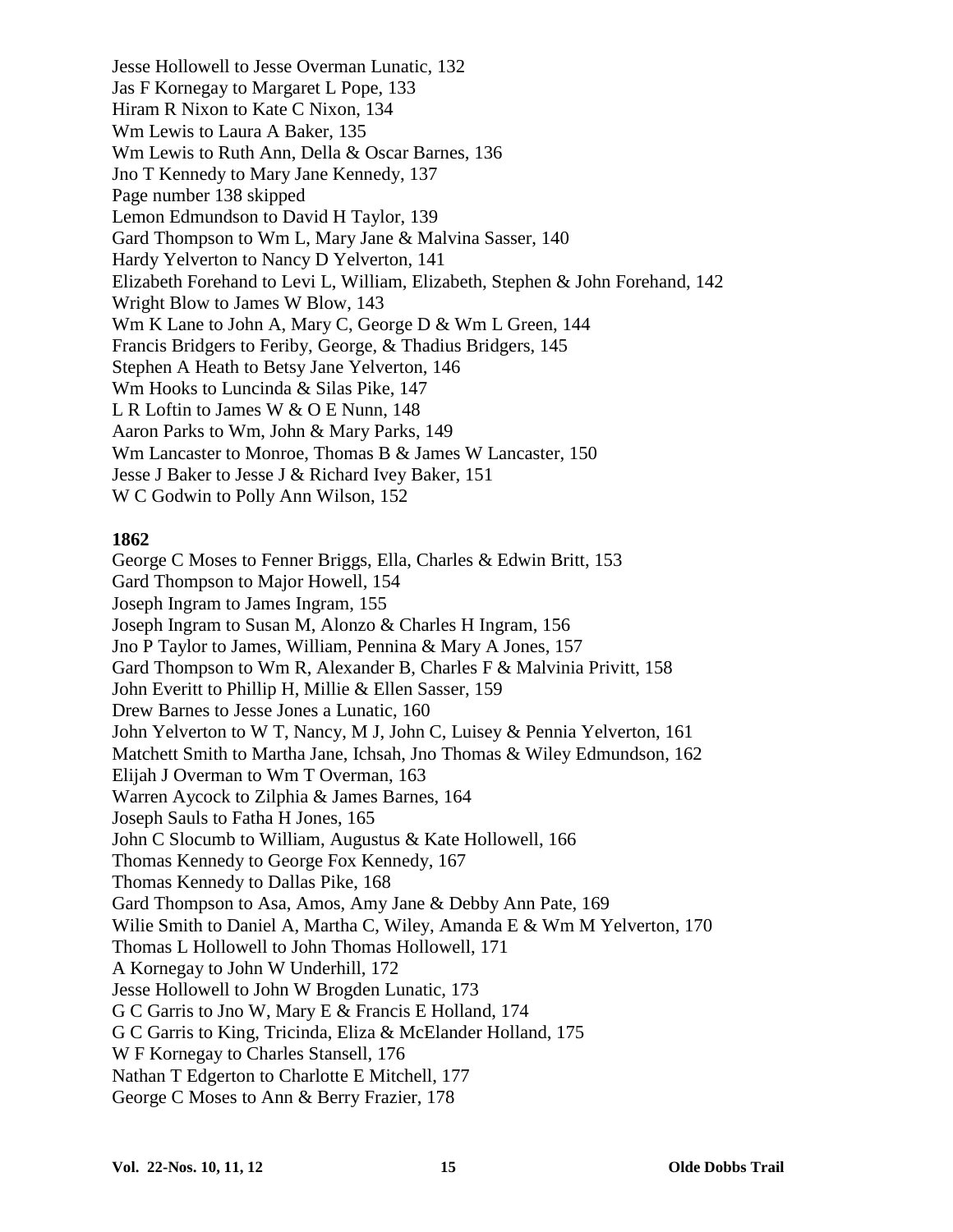Jesse Sauls to Robert Z & Martha C Sauls, 179 James Hooks to William B Fort Lunatic, 180 G C Garris to Celia, Lion, Polly, Sally & David Smith, 181 Everitt Smith to Council & James E Smith, 182 Wm K Lane to Wm G & Emma KillKelly, 183

#### **1863**

Kinchen Cogdell to Wm, Richard, Josiah, Marshall & Julius Cox, 184 Kinchen Cogdell to Needham C, John & Chappel Cogdell, 185 Gard Thompson to Penny Ann & John H Howell, 186 Isaac H Cox to Sophronia P, Elizabeth A, Ashsah & Jesse Cox, 187 G M Roberts to Thomas W & Martha M Broadhurst, 188 Everitt Smith to Alfred, Sarah, John, Francis, Nathaniel, Edney & Edith Flowers, 189 T A Deans to Wm & Sophia Deans, 190 Gabriel Lane to Benjamin Shadding, 191 Benjamin P Sherrard to Lobelia F, Jeffersonia & Henry C Sherrard,192 T T Hollowell to James, John, Nathan & Rachel Roberts, 193 Smithy Garris to Wm, Mourning, Elizabeth & Winneford Garris, 194 Wm K Lane to M E, Willis & Fannie Alford, 195 Wm K Lane to D C Howell, 196 Wm K Lane to Mary C, Jno A, Geo D & Wm L Green, 197 Wm K Lane to E F Exum, 198 Wm K Lane to Asa, Amos, Amy J & Deborah A Pate, 199 Wm Cox to Dallas Pike, 200 Wm Cox to George Fox Kennedy, 201 Geo W Collier to Isaac Hooks, 202 H R Nixon to Kate C Nixon, 203 John Bass to Julia & Mary Cooke, 204 John W Cox to Sarah A, Edmund B & Robert M Cox, 205 Daniel T Hood to Elizabeth Hollomon an Idiot, 206 John A Lane to Elizabeth Yelverton, 207 Richard D Hinson to Mary Ann Bunn, 208 Aaron Parks to Emma & James Henry Parks, 209 John Mozingo to Sarah, Mary Susan, Adam & John H Mozingo, children of Ivey Mozingo, 210 W H Ward to Sarah, Robert & Charles Crawford, 210 1/2 Nancy C Sherrard to John V, Mitty E W & Nancy D Sherrard, 211 Joshua Uzzell to Amelia & Winny Uzzell, 212 Robert Peel to James, Benj, Elizabeth, Wm & Charles Herring, 213 Jno T Bynum to Sarah, Louisa & Adrian Daniel, 214 John Hollowell to Mary T Tadlock, 215 Daniel Bowden to Edna Smith, 216

#### **1864**

James J Scott to Francis J & Harriett H Barrow & Henry Deans, 217 E H Godet to Julia F, E B, Eliza M, A H & Anna C Godet, 218 Bynum H Pate to Thomas J Pate, 219 Mariah Beard to Wm & Sarah Hill, 220 James B Alford to Margaret E, Willis & Fannie Alford, 221 Wm Thompson to John A, Ezekiel, Zachriah & Mary E Davis, 222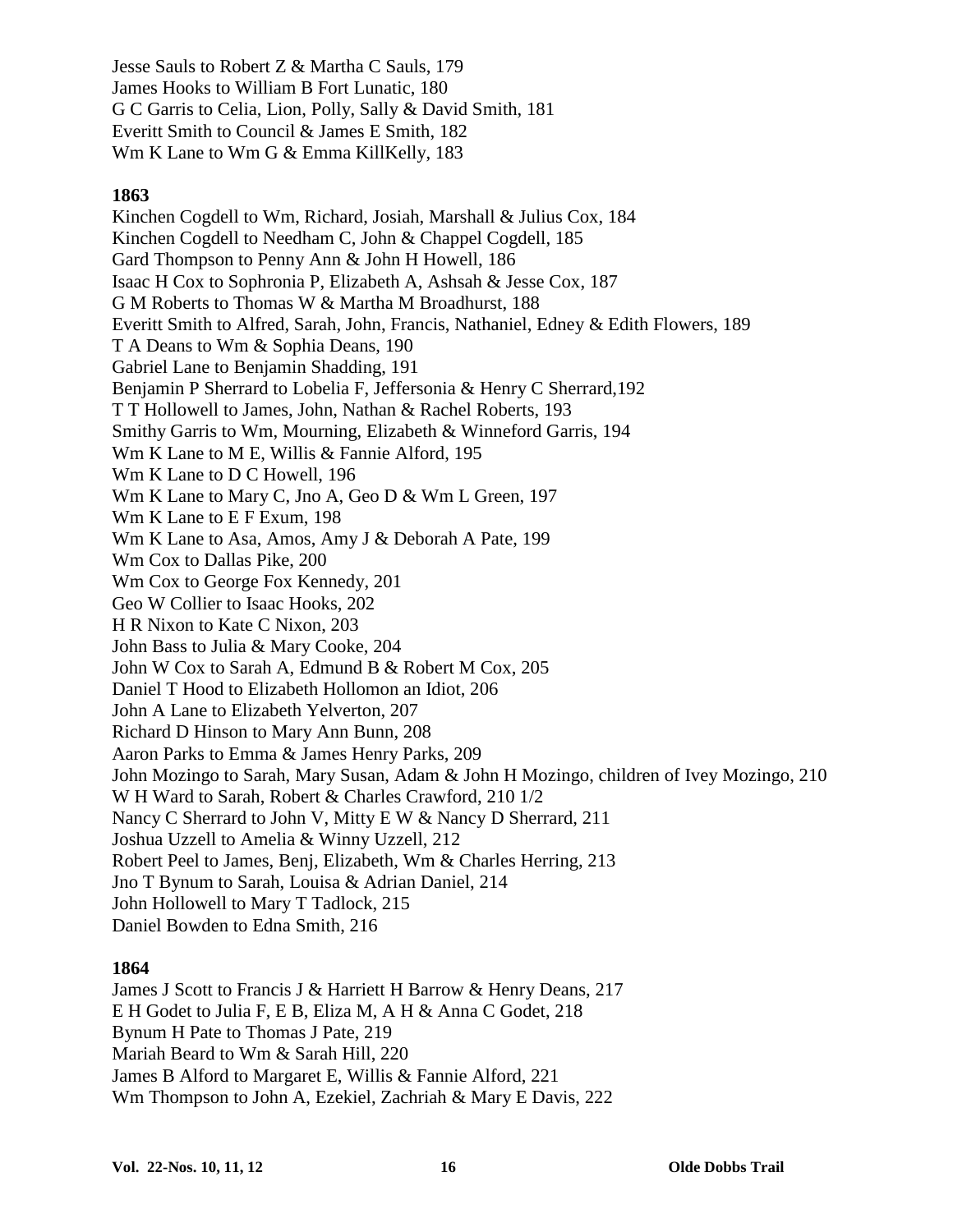Kinchen Cogdell to Jesse W Denning, 223 Drew Barnes to Jesse Jones a Lunatic, 224 Jas F Kornegay to Margarett L Pope, 225 Pearcy Whitsitt to the persons of Stephen Daniel and Jacob Daniel, 226 John J Herring to Smith Herring, 227 Aaron Parks to Mary A Manly, 228 Josiah Barnes to James M, Jesse, Jacob & Elizabeth Hooks, 229 Jesse Hollowell to Elizabeth Overman a Lunatic, 230 Jesse Hollowell to Jesse Overman a Lunatic, 231 Matthew Casey to Mary E & Wilamina Casey, 232 Levi H Massey to Pennia D & Elijah T Coleman, 233 Edmund Coor to M D & Benj B Raiford, 234 Edmund Coor to Norman J Northam, 235 Benjamin Aycock to William B, Joseph E & Addison G Person, 236 Bennett Pope to James K Pope, 237 John R Smith to Louisa, George, Georgiania & John L Hamilton, 238 G C Garris to John & George Pike, 239 Wm P Britt to Francis Best, 240 B F Hooks to Francis J Hooks, 241 John C Rhodes to Catharine Mellon, 242 James Handley to Fereby, Sarah & Marshall Jones, 243 James Handley to Wm & Robert Boyett, 244 Elizabeth Forehand to Wm, Elizabeth, Stephen & John Forehand, 245 Thos Edgerton to Jas G, Wm L, Zil A, Tilitha C, Thomas A, Wm Council, Sarah A, Lucinda & Bethany Edgerton, 246 Calvin Edmundson to Julia & Penny Edmundson, 247 James P Britt to Benj H, Rebecca, James, Wm, Martha & Turner Smith, 248

#### **1865**

Levi H Massey to Thomas L Massey, 249

#### **1867**

John R Smith to John, Ransom, Julia, Zilpha, William & George Garris, 250

#### **OFFICERS**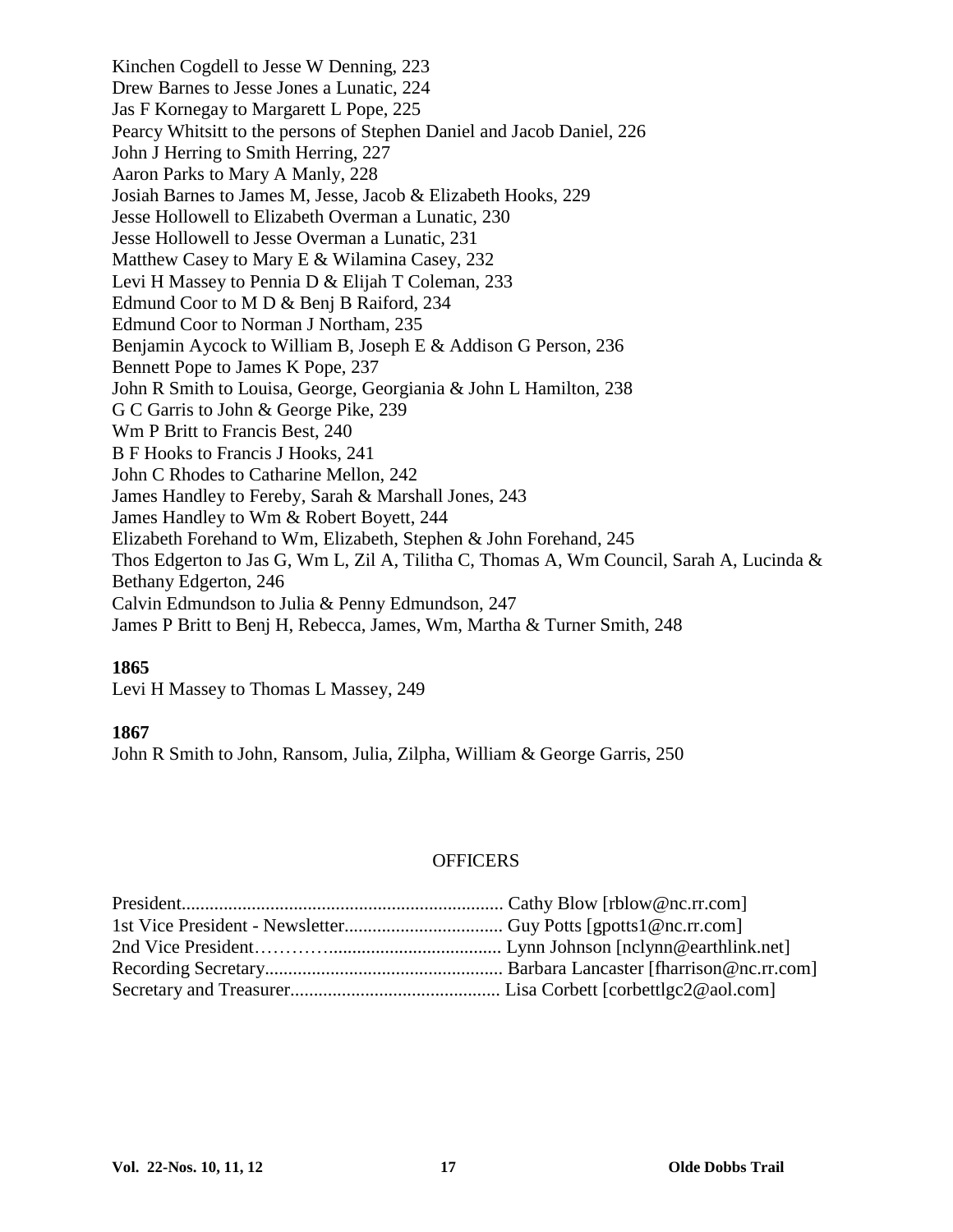## Wayne County Cemetery Book - Volume 1

The Old Dobbs County Genealogical Society is pleased to announce the publication of the first volume of their new series of Cemetery Books. Volume 1 contains a complete listing of all of the cemeteries in **Nahunta, Buck Swamp, and Great Swamp Townships**. This is the first update in more than 20 years and is an invaluable resource for genealogical research.

The book is offered in both hardcover and CD versions. The CD version will be in searchable PDF format. Books are available for sale at the Wayne County Public Library, Family History Center or a board member. The price is \$39.10; this includes shipping, handling, and tax. If you pick up your book, the cost is \$32.10. If you order both the hardback and the CD versions, you will pay only one shipping charge.

Please complete the order blank below and mail it with your payment to:

| <b>Old Dobbs County Genealogical Society-Cemetery Book</b><br>P.O. Box 617<br>Goldsboro, NC 27533-0617 |                                                                                                                          |  |  |  |
|--------------------------------------------------------------------------------------------------------|--------------------------------------------------------------------------------------------------------------------------|--|--|--|
| Hardback books ____________@ \$32.10                                                                   | <u> 1989 - Johann Stein, mars et al. (</u>                                                                               |  |  |  |
| $\omega$ \$32.10<br><b>CD</b> Version                                                                  | <u> 1980 - An Dùbhlachd ann an Dùbhlachd ann an Dùbhlachd ann an Dùbhlachd ann an Dùbhlachd ann an Dùbhlachd ann an </u> |  |  |  |
| Shipping/handling \$7.00 per book/set                                                                  |                                                                                                                          |  |  |  |
| <b>Total enclosed</b>                                                                                  |                                                                                                                          |  |  |  |
| Name                                                                                                   |                                                                                                                          |  |  |  |
|                                                                                                        |                                                                                                                          |  |  |  |
| City/State/Zip                                                                                         |                                                                                                                          |  |  |  |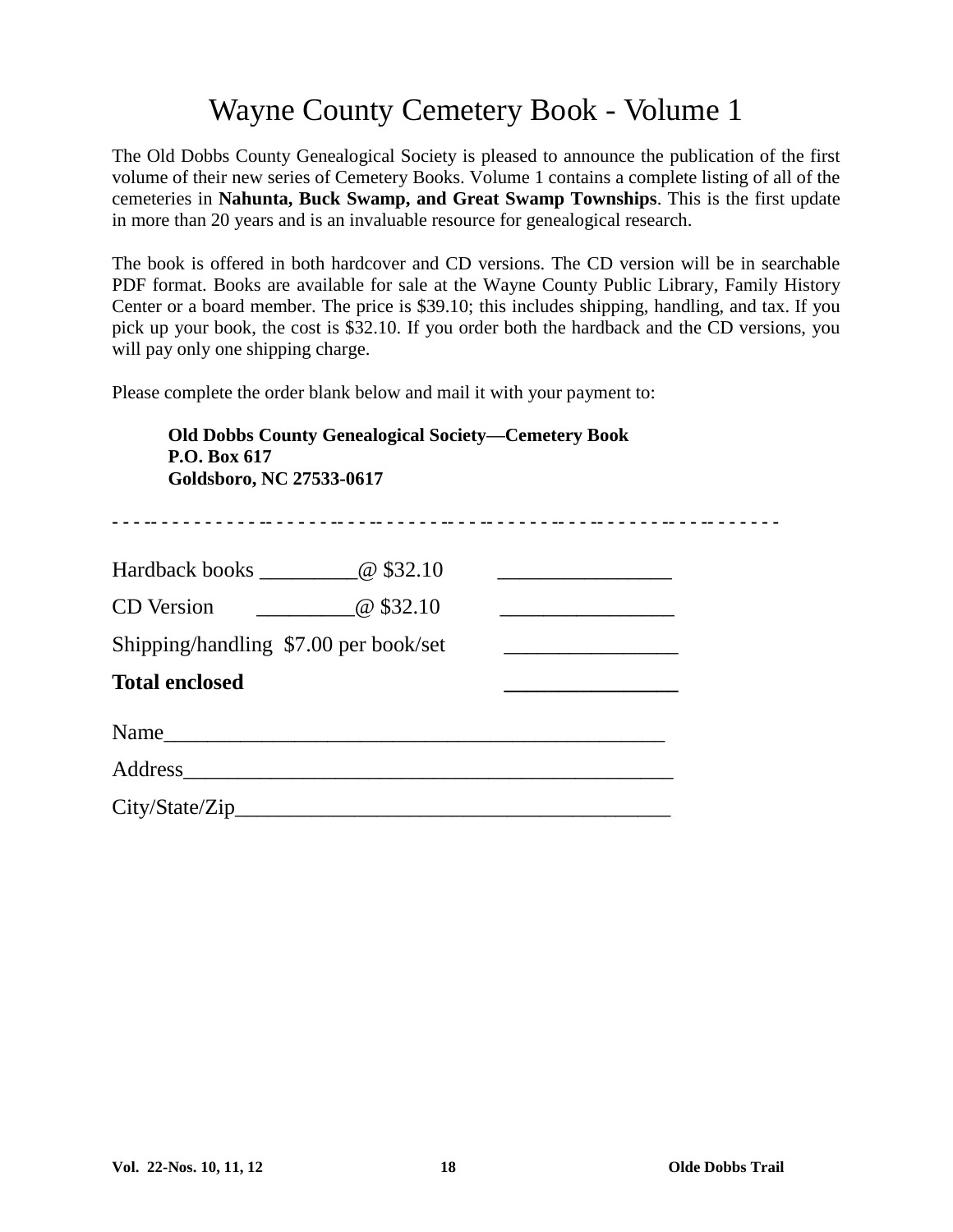## Meeting Your Ancestor's Neighbors Over The Back Fence and in the Court Room

North Carolina Genealogical Society Annual Meeting & Workshop Friday & Saturday, Nov. 3 and 4, 2006 Brier Creek Country Club, 9400 Club Hill Drive, Raleigh ~~~~~~~~~~~~~~~~~~~~~~~~~~~~~

**Presenting** 

**TOVO & PARK** 

Helen F. M. Leary, CG - J. Mark Lowe, CG

#### **Ann Basnight**

#### (See Workshop Schedule on reverse)

Walk-ins welcome, however lunches and workshop packet may not be available. A packet with motel information and directions will be sent to registrants. Refund Policy: Full refund if withdrawal precedes early registration date; between then and workshop day a prorated refund may be made; no refund may be made if withdrawal is on or after the first day of the workshop.

For more information: http://www.ncgenealogy.org or email: info@ncgenealogy.org

Hampton Inn/RDU, 1010 Airport Blvd, Morrisville, NC 27560 has set aside a limited number of rooms for registrants. Contact the hotel directly at (919) 462-1620 for reservations. Rooms each night will be \$99 (11/2) & \$69 (11/3 & 11/4) + tax. For these rates, reservations must be made before Oct. 19, 2006.

| TO CAPTER IN MIT IN MALE IN NASA                                                                                                                                                                                     |                                  | <b>Registration Form</b>              |                                                                                                                                                                                                                                                                                                                                      |                                             |  |
|----------------------------------------------------------------------------------------------------------------------------------------------------------------------------------------------------------------------|----------------------------------|---------------------------------------|--------------------------------------------------------------------------------------------------------------------------------------------------------------------------------------------------------------------------------------------------------------------------------------------------------------------------------------|---------------------------------------------|--|
|                                                                                                                                                                                                                      |                                  | Fees (lunch is included in price):    |                                                                                                                                                                                                                                                                                                                                      |                                             |  |
| <b>North Carolina Genealogical Society MEMBER:</b>                                                                                                                                                                   |                                  | <b>NON-MEMBER:</b>                    |                                                                                                                                                                                                                                                                                                                                      |                                             |  |
| \$45.00 one day                                                                                                                                                                                                      | $S_{-}$<br>$\overline{s}$        | <b>Spinetare</b><br><b>STATISTICS</b> | \$55.00 one day<br>\$95.00 two days                                                                                                                                                                                                                                                                                                  |                                             |  |
| \$80.00 two days<br>Before Oct. 27, receive early bird WORKSHOP discount<br>of \$5 times 1 or 2 (days)<br>of \$5 times 1 or 2 (days) $\frac{\$}{\$}$<br>Registration amount: $\frac{\$}{\$}$<br>Registration amount: |                                  |                                       |                                                                                                                                                                                                                                                                                                                                      |                                             |  |
|                                                                                                                                                                                                                      |                                  |                                       |                                                                                                                                                                                                                                                                                                                                      | Before Oct. 27, receive early bird discount |  |
|                                                                                                                                                                                                                      |                                  |                                       |                                                                                                                                                                                                                                                                                                                                      | s                                           |  |
|                                                                                                                                                                                                                      |                                  |                                       | Registration amount:                                                                                                                                                                                                                                                                                                                 |                                             |  |
| Plus RENEWAL of 2007 Membership:                                                                                                                                                                                     |                                  |                                       |                                                                                                                                                                                                                                                                                                                                      |                                             |  |
| (Current members only - this price reflects \$5.00)                                                                                                                                                                  |                                  |                                       | Plus NEW 2007 Membership dues:                                                                                                                                                                                                                                                                                                       |                                             |  |
| early RENEWAL discount since paid before Dec. 1)                                                                                                                                                                     |                                  |                                       | (Optional, of course)                                                                                                                                                                                                                                                                                                                | $\frac{\sqrt{2}}{2}$                        |  |
| Individual \$35                                                                                                                                                                                                      | \$.                              |                                       | Individual \$40                                                                                                                                                                                                                                                                                                                      |                                             |  |
| Family<br>\$40                                                                                                                                                                                                       |                                  |                                       | Family \$45                                                                                                                                                                                                                                                                                                                          |                                             |  |
| Total enclosed:                                                                                                                                                                                                      |                                  |                                       | Total enclosed:                                                                                                                                                                                                                                                                                                                      |                                             |  |
|                                                                                                                                                                                                                      |                                  |                                       | Name: Member No.: Email:                                                                                                                                                                                                                                                                                                             |                                             |  |
|                                                                                                                                                                                                                      |                                  |                                       |                                                                                                                                                                                                                                                                                                                                      |                                             |  |
|                                                                                                                                                                                                                      |                                  |                                       |                                                                                                                                                                                                                                                                                                                                      |                                             |  |
|                                                                                                                                                                                                                      |                                  |                                       |                                                                                                                                                                                                                                                                                                                                      |                                             |  |
| <b>Print Name on Credit Card</b>                                                                                                                                                                                     | <b>Circle One</b>                | <b>Signature</b>                      | Method of Payment: _____ Check or Money Order _______ Credit Card (VISA or MasterCard only)<br>Send form to: NCGS Annual Meeting & Workshop, P. O. Box 22, Greenville, NC 27835-0022.<br>Checks should be made out to "North Carolina Genealogical Society".<br>Credit Card order will not be processed if form below is incomplete. | Mastercard, Visa                            |  |
| <b>Credit Card Number</b><br><b>Expiration Date (mm/yyyy)</b>                                                                                                                                                        | GIS LES SHOE FILEMENT SONG IN ST |                                       | CA IX HIS HOUSE THE BLEVET                                                                                                                                                                                                                                                                                                           |                                             |  |